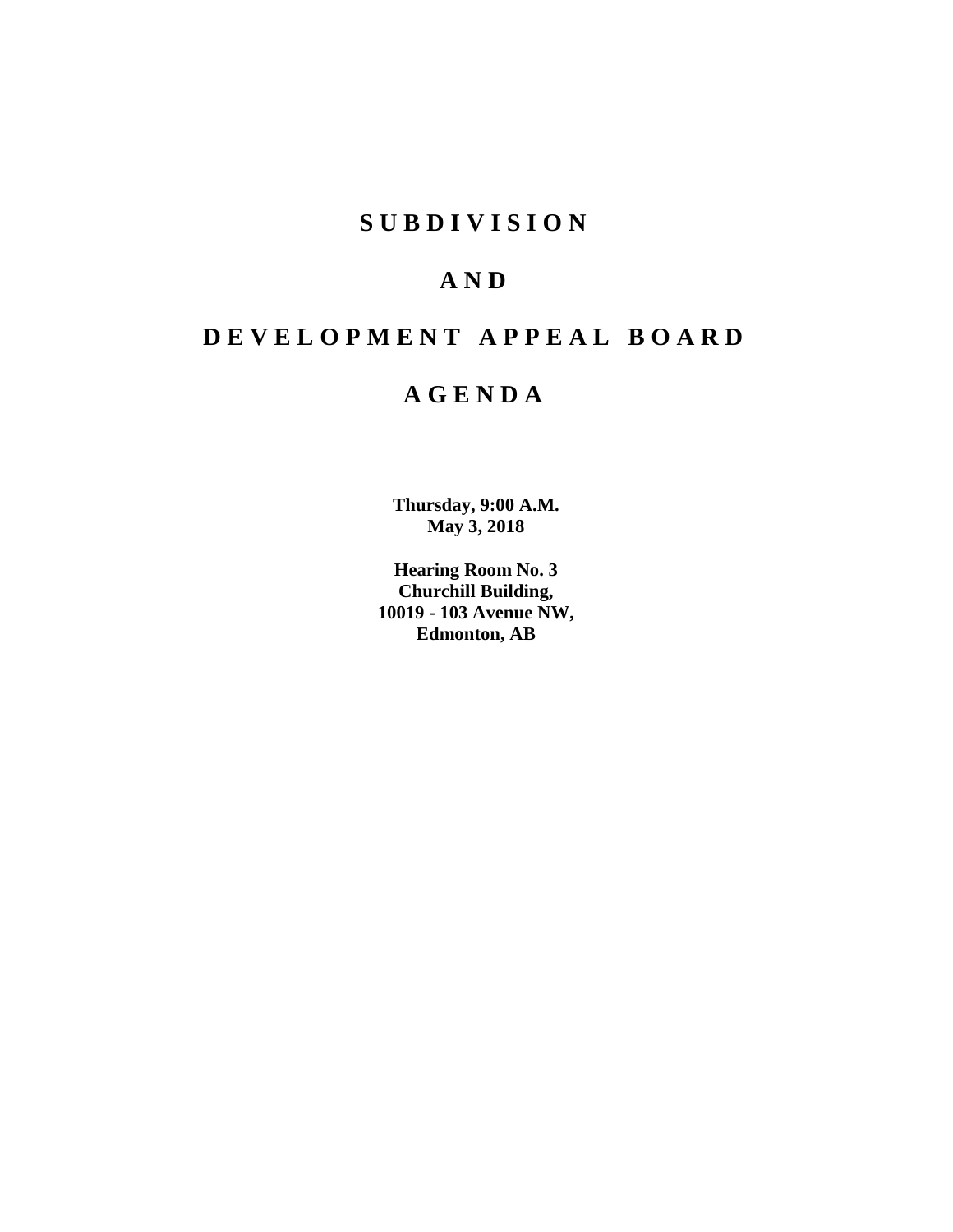# **SUBDIVISION AND DEVELOPMENT APPEAL BOARD HEARING ROOM NO. 3**

|   | 9:00 A.M.    | $SDAB-D-18-064$ | Install a hot tub in the Rear Yard of Single<br>Detached House (2.22m in diameter) |
|---|--------------|-----------------|------------------------------------------------------------------------------------|
|   |              |                 | 9508 - 100A Street NW<br>Project No.: 272597618-001                                |
|   |              |                 |                                                                                    |
| H | $10:30$ A.M. | SDAB-D-18-065   | Construct a 16 Dwelling Apartment House<br>building                                |
|   |              |                 | 11723 - 101 Street NW<br>Project No.: 154286546-011                                |
|   | NOTE:        |                 | Unless otherwise stated, all references to "section numbers" refer to              |
|   |              |                 | the authority under the Edmonton Zoning Bylaw 12800.                               |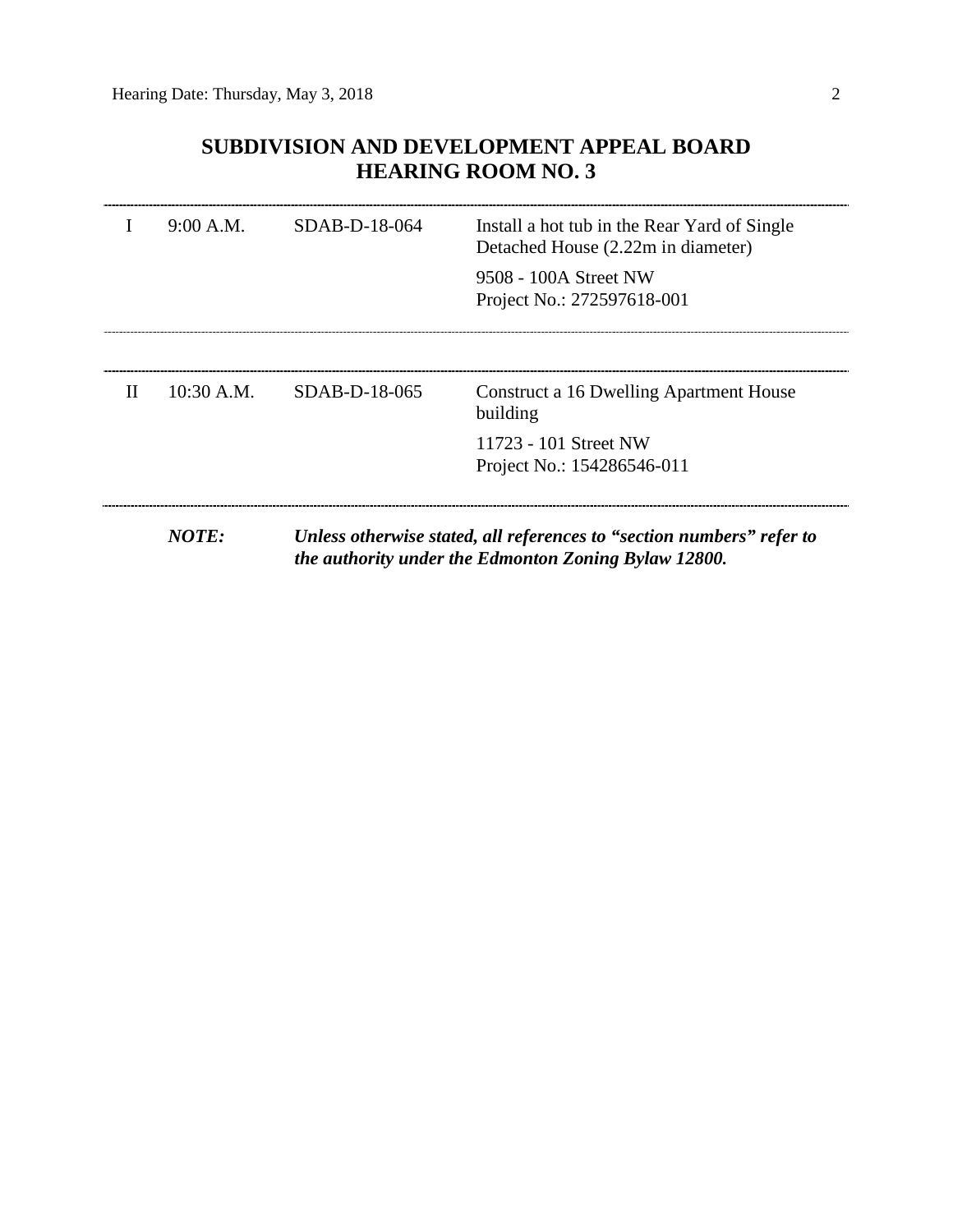#### **ITEM I: 9:00 A.M. FILE: SDAB-D-18-064**

February 20, 2018

Zone

Detached House (2.22m in diameter)

# AN APPEAL FROM THE DECISION OF THE DEVELOPMENT OFFICER BY AN ADJACENT PROPERTY OWNER

APPELLANT:

APPLICATION NO.: 272597618-001

APPLICATION TO: Install a hot tub in the Rear Yard of Single

DECISION OF THE DEVELOPMENT AUTHORITY: Approved with conditions

DECISION DATE: January 23, 2018

DATE OF APPEAL: February 10, 2018

NOTIFICATION PERIOD: January 30, 2018 through

RESPONDENT: Maple Rose Furigay

MUNICIPAL DESCRIPTION OF SUBJECT PROPERTY: 9508 - 100A Street NW

LEGAL DESCRIPTION: Plan Q Blk 3 Lot 29

ZONE: (RF3) Small Scale Infill Development

OVERLAY(S): North Saskatchewan River Valley and

STATUTORY PLAN: Rossdale Area Redevelopment Plan

Ravine System Protection Overlay Floodplain Protection Overlay Mature Neighbourhood Overlay

# *Grounds for Appeal*

The Appellant provided the following reasons for appealing the decision of the Development Authority:

My application for appeal is based on the criteria contained in Section 687 (3) (d) of the Municipal Government Act which reads as follows: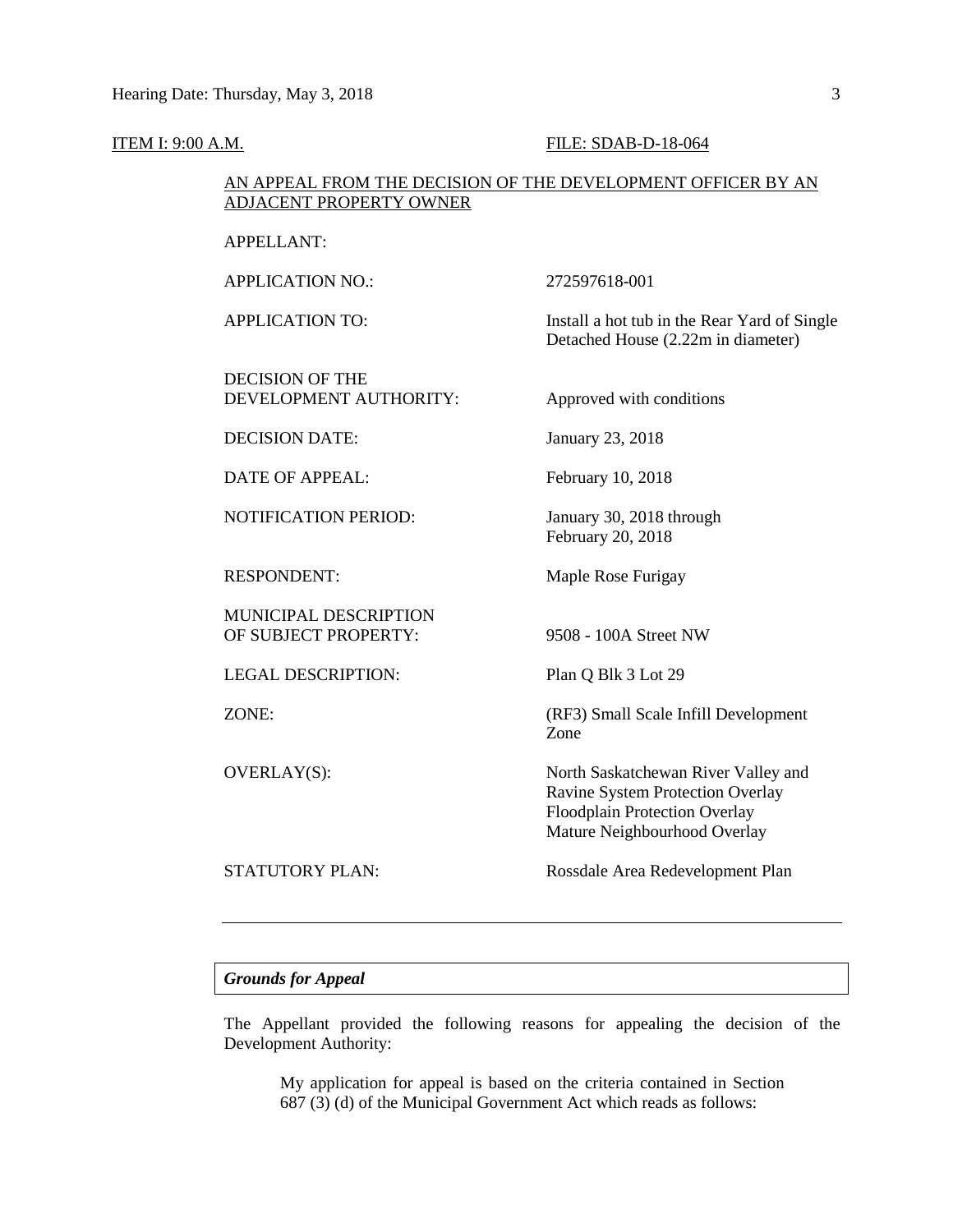(3) In determining an appeal, the subdivision and development appeal board

(d) may make an order or decision or issue or confirm the issue of a development permit even though the proposed development does not comply with the land use bylaw if, in its opinion,

- (i) the proposed development would not
- (A) unduly interfere with the amenities of the neighbourhood, or
- (B) materially interfere with or affect the use, enjoyment, or value of neighbouring parcels of land,

Specifically, I will show that the siting of the tub as it stands materially interferes with my use and enjoyment of my yard and home.

The specifics for appeal is based on Noise issues and the ability of the home owner to be able to address the issue.

- Attachment 1 shows a picture of the hot tub
- Recommended by the City of Edmonton By Law Officer in December of 2017 who stated to me that he recommended to the owner that he should look at a noise buffer for the hot tub.
- Stated by one of the residents of the property that they will develop a noise buffer "that will be so effective that we would not even know that the hot tub was there."
- The owner of the house admitting on a number of occasions that he is unable to carry on telephone conversations in his garage when his hot tub is operating on its regular heating/circulating mode.

Noise issues:

- Operation of the hot tub during its systematic circulating/heating mode wakes us at various times during the night
- Not only is the noise loud but noise quality and tone are very nerve wrenching on the lower decibel tones. It has a high resonating quality.
- During the day it makes for working in the garage or being out in the yard very unpleasant
- **As per the attachment 1 picture the noise is channelled and contained between the two garages and houses and is not widely dispersed.**
- The owner and other residents of the house in question have stated that they too find the noise loud and thought that it was just the normal part of owning a hot tub.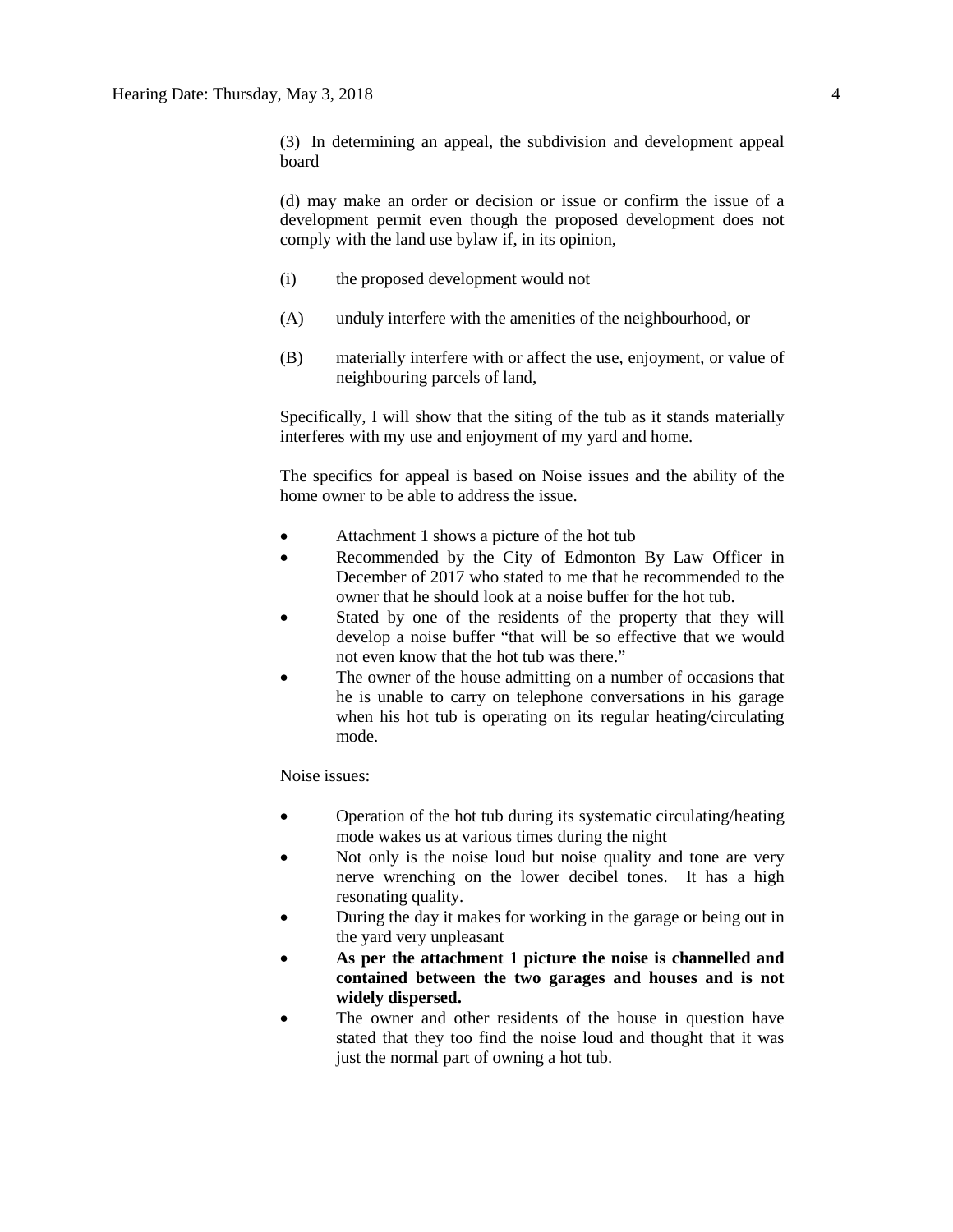Noise Containment

Will the owner have enough space to build an effective buffer in its current location as the hot tub is butted up to their garage and approx. .3 of a meter from property line between the two houses.

With the hot tub already installed and operating what incentive does the owner have to implement a buffer as suggested by the By Law Officer? As an aside and as per attachment 3, the owner has yet to action a defective down spout that he said he would do immediately when identified over 1.5 years ago. The water continues to drain between the two houses and undermine the integrity of the grade between the two houses.

## Alternative locations

Within the back yard of the owner there are locations (attachment 2) where the hot tub could be located that

- Would meet the .9 of meter location as set out by the City
- Would give the owner plenty of room to construct an effective noise buffer?
- It may take some effort but it well worth the resources to achieve an acceptable solution for all parties.

# Proposed solutions

- 1. The board request the owner not to operate the hot tub in the current location until an effective noise buffer is built. This could be a 2-stage approach:
- a. Interim place buffer material placed on exterior of hot tub where the noise originates. This would help in a longer-term solution
- b. Longer term based on the interim solution would help in the design longer term solutions.
- 2. The board request the owner to relocate the hot tub either on his deck or build it into his deck. There is room (attachment 2). This would allow for more room for an effective noise buffer.

Proposed solutions would allow for the owner to retain hot tub and meet noise issues of neighbours and as well as their own.

# *General Matters*

# **Appeal Information:**

The Subdivision and Development Appeal Board made and passed the following motion on February 14, 2018: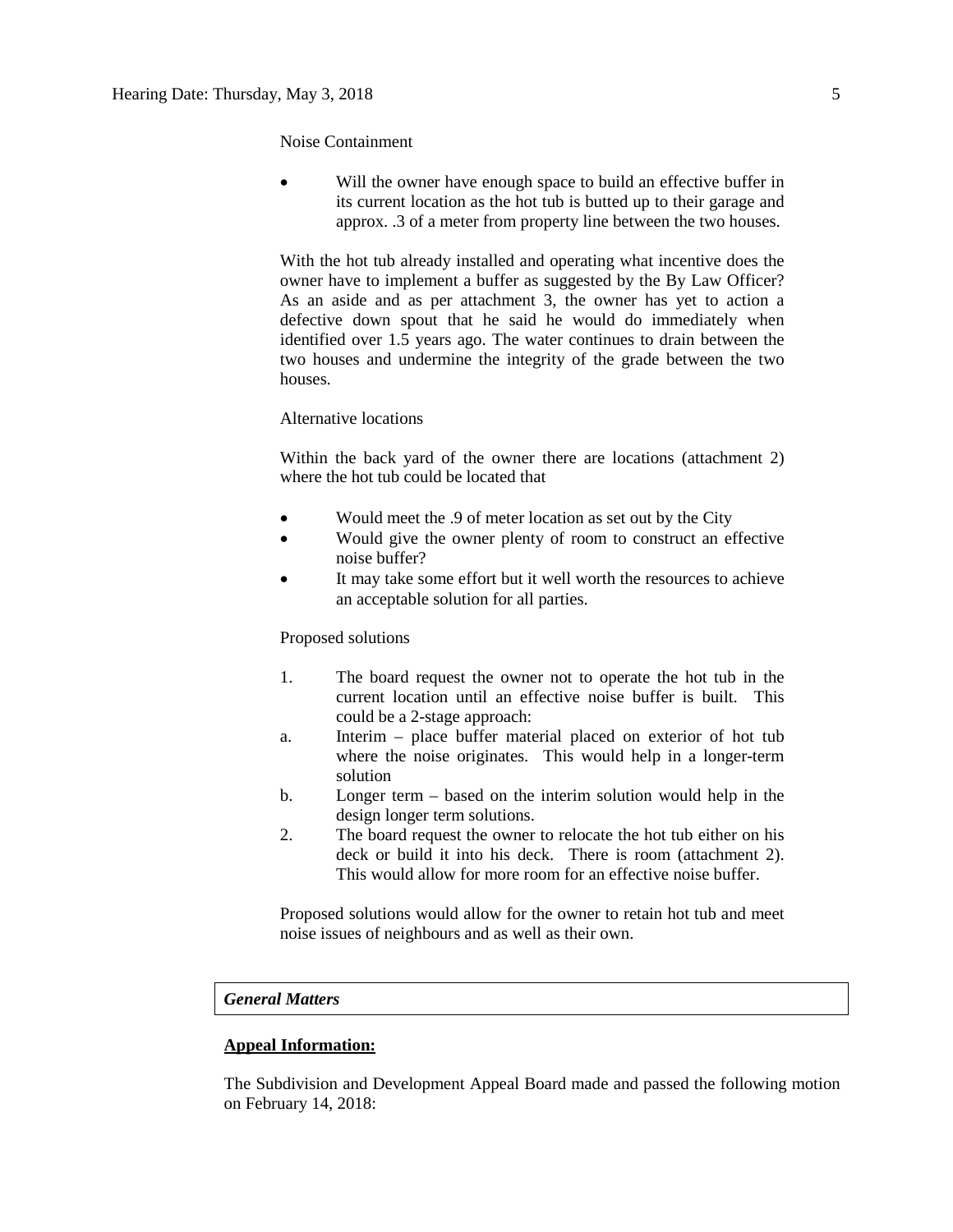# **"That the appeal hearing regarding Project No. 272597618-001 be TABLED to March 21 or March 22, 2018."**

The Subdivision and Development Appeal Board made and passed the following motion on March 7, 2018:

**"That the appeal hearing regarding Project No. 272597618-001 be TABLED to May 2 or 3, 2018. No conditions have been attached to the tabling".**

The *Municipal Government Act*, RSA 2000, c M-26 states the following:

#### **Grounds for Appeal**

**685(1)** If a development authority

- (a) fails or refuses to issue a development permit to a person,
- (b) issues a development permit subject to conditions, or
- (c) issues an order under section 645,

the person applying for the permit or affected by the order under section 645 may appeal to the subdivision and development appeal board.

**(2)** In addition to an applicant under subsection (1), any person affected by an order, decision or development permit made or issued by a development authority may appeal to the subdivision and development appeal board.

#### **Appeals**

**686(1)** A development appeal to a subdivision and development appeal board is commenced by filing a notice of the appeal, containing reasons, with the board,

- (a) in the case of an appeal made by a person referred to in section 685(1)
	- (i) with respect to an application for a development permit,
		- (A) within 21 days after the date on which the decision is made under section 642, or
		- (B) if no decision is made with respect to the application within the 40-day period, or within any extension of that period under section 684, within 21 days after the date the period or extension expires,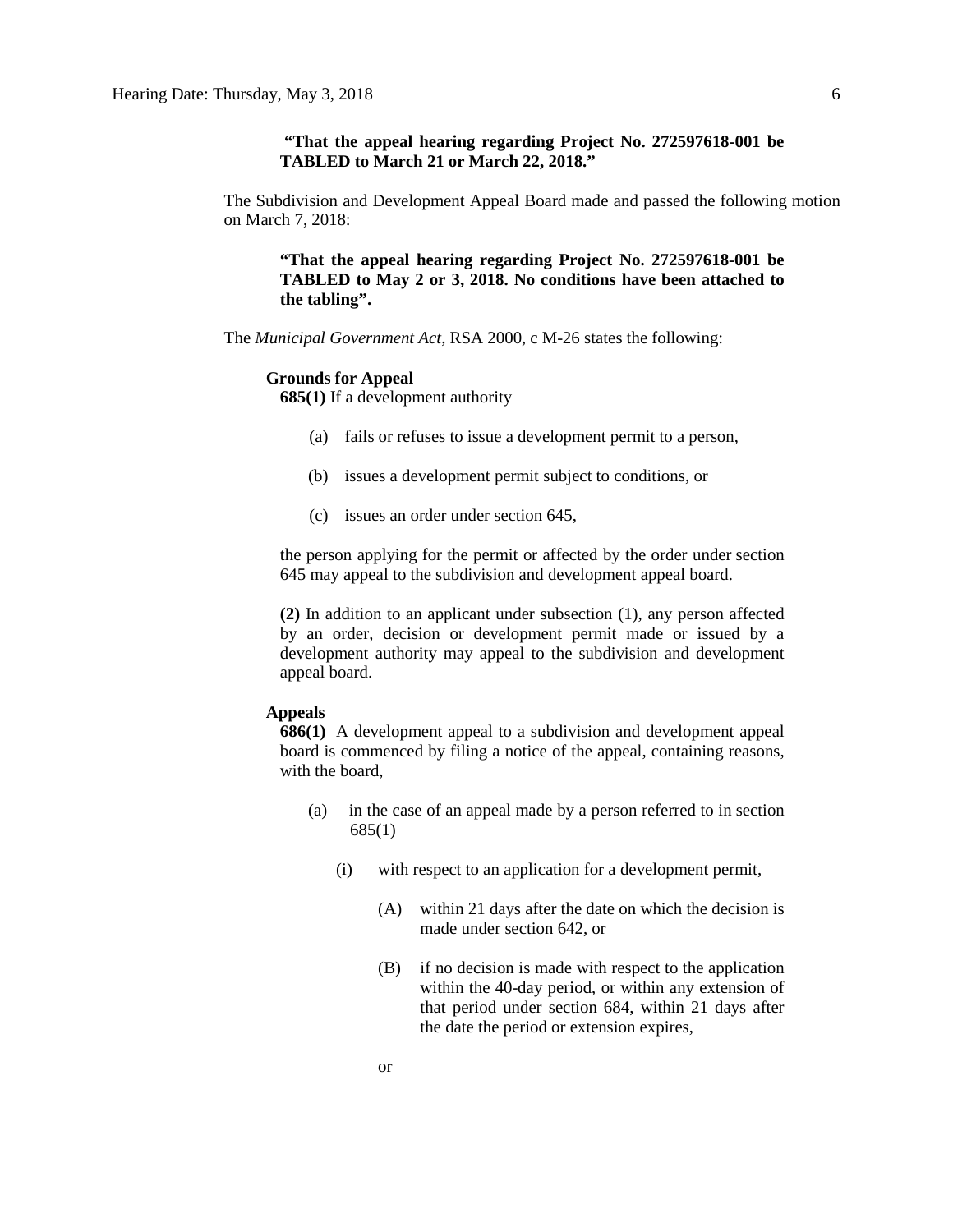- (ii) with respect to an order under section 645, within 21 days after the date on which the order is made, or
- (b) in the case of an appeal made by a person referred to in section 685(2), within 21 days after the date on which the notice of the issuance of the permit was given in accordance with the land use bylaw.

#### **Hearing and Decision**

**687(3)** In determining an appeal, the subdivision and development appeal board

…

- (a.1) must comply with the land use policies;
- (a.2) subject to section 638, must comply with any applicable statutory plans;
- (a.3) subject to clause (d), must comply with any land use bylaw in effect;

…

- (c) may confirm, revoke or vary the order, decision or development permit or any condition attached to any of them or make or substitute an order, decision or permit of its own;
- (d) may make an order or decision or issue or confirm the issue of a development permit even though the proposed development does not comply with the land use bylaw if, in its opinion,
	- (i) the proposed development would not
		- (A) unduly interfere with the amenities of the neighbourhood, or
		- (B) materially interfere with or affect the use, enjoyment or value of neighbouring parcels of land,

and

(ii) the proposed development conforms with the use prescribed for that land or building in the land use bylaw.

## **General Provisions from the** *Edmonton Zoning Bylaw:*

Under section 140.2(10), **Single Detached Housing** is a **Permitted Use** in the **(RF3) Small Scale Infill Development Zone**.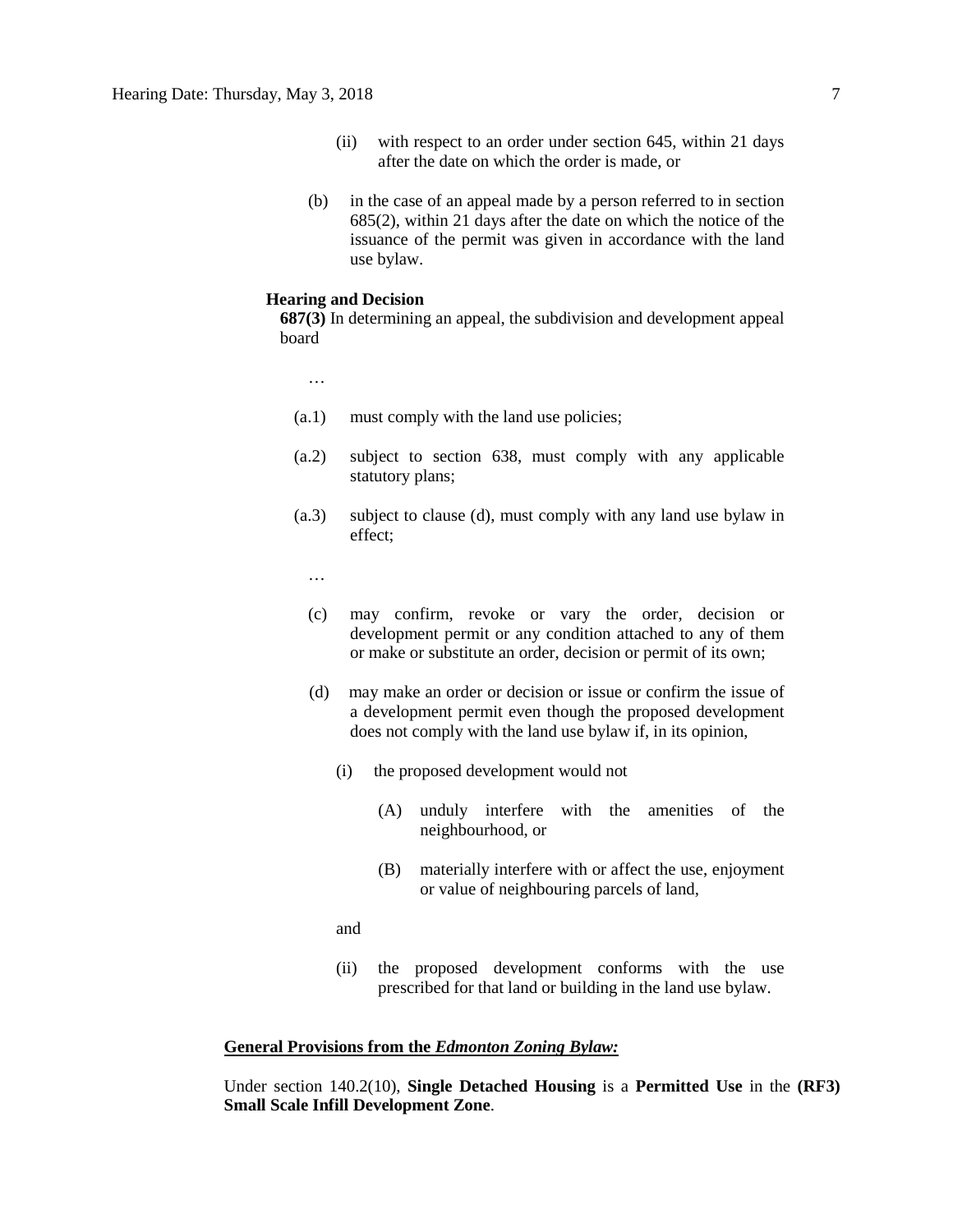## **However**, section 811.3(5) states:

Notwithstanding subsection 800.2.2.b, Water Retention Structures on a Site zoned residential that Abuts or is partially or wholly contained within the North Saskatchewan River Valley and Ravine System Protection Overlay, as shown in Appendix I to this Overlay, shall be a *Class B Discretionary development* [emphasis added].

Under section 6.1(124), **Water Retention Structures** means:

a structure designed to retain a large volume of water, a minimum of 0.378 cubic meters. This definition includes structures commonly referred to as swimming pools, skating rinks, ornamental ponds, hot tubs, whirlpools and spas, provided the minimum volume of water is met.

Section 140.1 states that the **General Purpose** of the **(RF3) Small Scale Infill Development Zone** is:

to provide for Single Detached Housing and Semi-detached Housing while allowing small-scale conversion and infill redevelopment to buildings containing up to four Dwellings under certain conditions, and including Secondary Suites and Garden Suites.

Section 811.1 states that the **General Purpose** of the **North Saskatchewan River Valley and Ravine System Protection Overlay** is "to provide a development Setback from the North Saskatchewan River Valley and Ravine System."

Section 812.1 states that the **General Purpose** of the **(FPO) Floodplain Protection Overlay** is:

to provide for the safe and efficient use of lands which may be within the defined floodplains of the North Saskatchewan River and its tributaries within the City of Edmonton. The Overlay regulates building Height, the location and geodetic elevation of openings into buildings, the Use in portions of buildings, the design Grade of the Site, and Landscaping, to mitigate the potential negative effects of a flood event.

Section 814.1 states that the General Purpose of the **Mature Neighbourhood Overlay** is:

to regulate residential development in Edmonton's mature residential neighbourhoods, while responding to the context of surrounding development, maintaining the pedestrian-oriented design of the streetscape, and to provide an opportunity for consultation by gathering input from affected parties on the impact of a proposed variance to the Overlay regulations.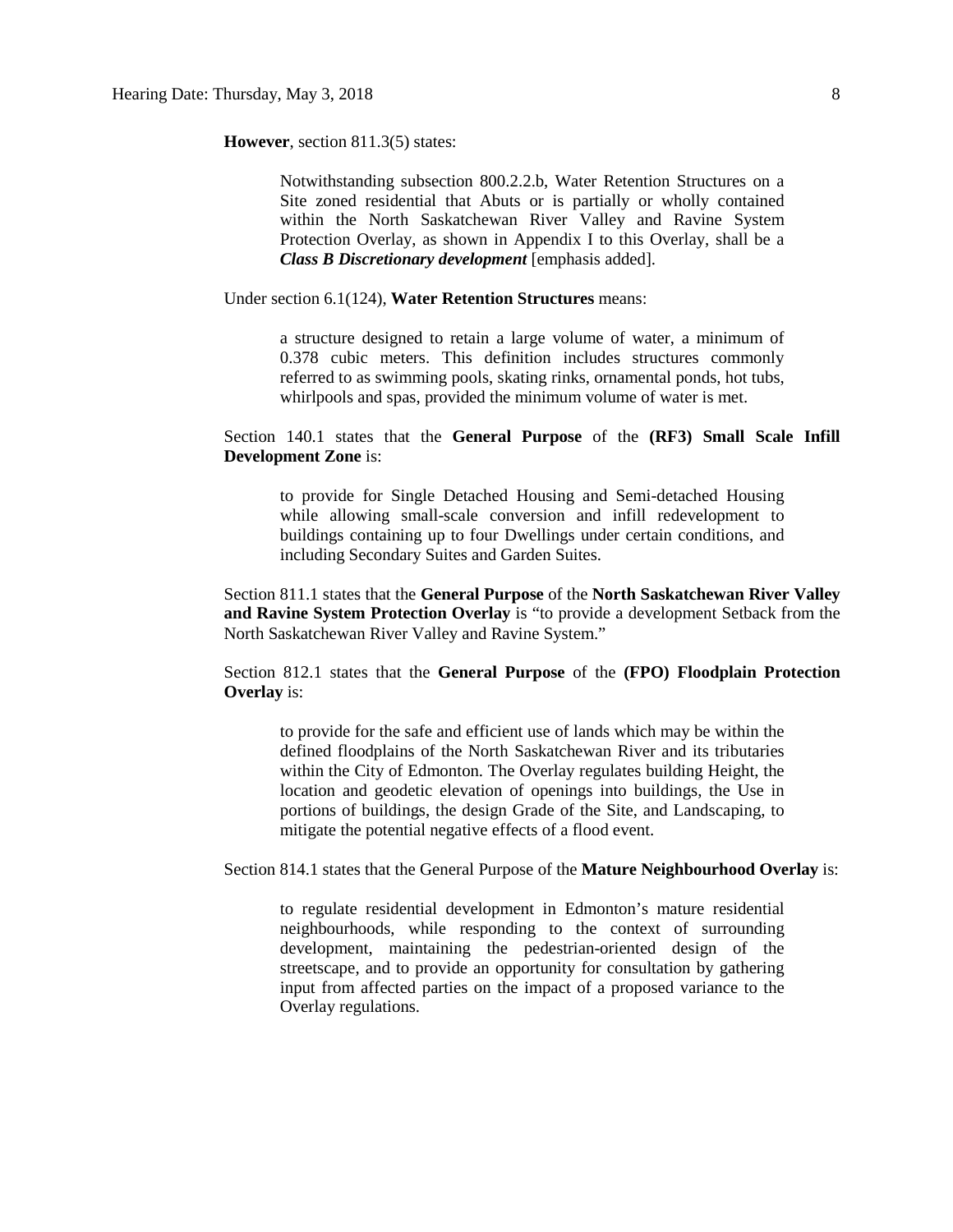#### **Development Officer's Determination**

**Water Retention Structures on a Site zoned residential that Abuts or is partially or wholly contained within the North Saskatchewan River Valley and Ravine System Protection Overlay, shall be a Class B Discretionary development.(no variance)(Section 811.3.5)**  [unedited].

# *Accessory Buildings*

The *Municipal Government Act*, RSA 2000, c M-26 states the following:

# **Definitions 616** In this Part,

**(a.1)** "building" includes anything constructed or placed on, in, over or under land, but does not include a highway or road or a bridge that forms part of a highway or road.

Under section 6.1(2), **Accessory** means:

when used to describe a Use or building, a Use or building naturally or normally incidental, subordinate, and devoted to the principal Use or building, and located on the same lot or Site.

Section  $12.2(1)(c)$  states "A Development Permit is not required for an Accessory building 10.0 m2 or less in an area, provided it complies with the regulations of this Bylaw and is not a Hen Enclosure."

Section 12.2(1)(n) states "A Development Permit is not required for minor structures, not exceeding 1.85 m in Height which are ancillary to Residential Uses, such as a barbecue, bird feeder, dog house, or lawn sculpture."

Section 12.2(3) states:

Notwithstanding Section 12.2.1 of this Bylaw, a development permit shall be required for the following developments on all Sites zoned residential within the area of application of the North Saskatchewan River Valley and Ravine System Protection Overlay:

- a. any Accessory building or structure or the removal of any Accessory building or structure;
- b. Urban Gardens or Urban Outdoor Farms;
- c. cisterns, septic tanks, or other underground water and wastewater retention facilities; and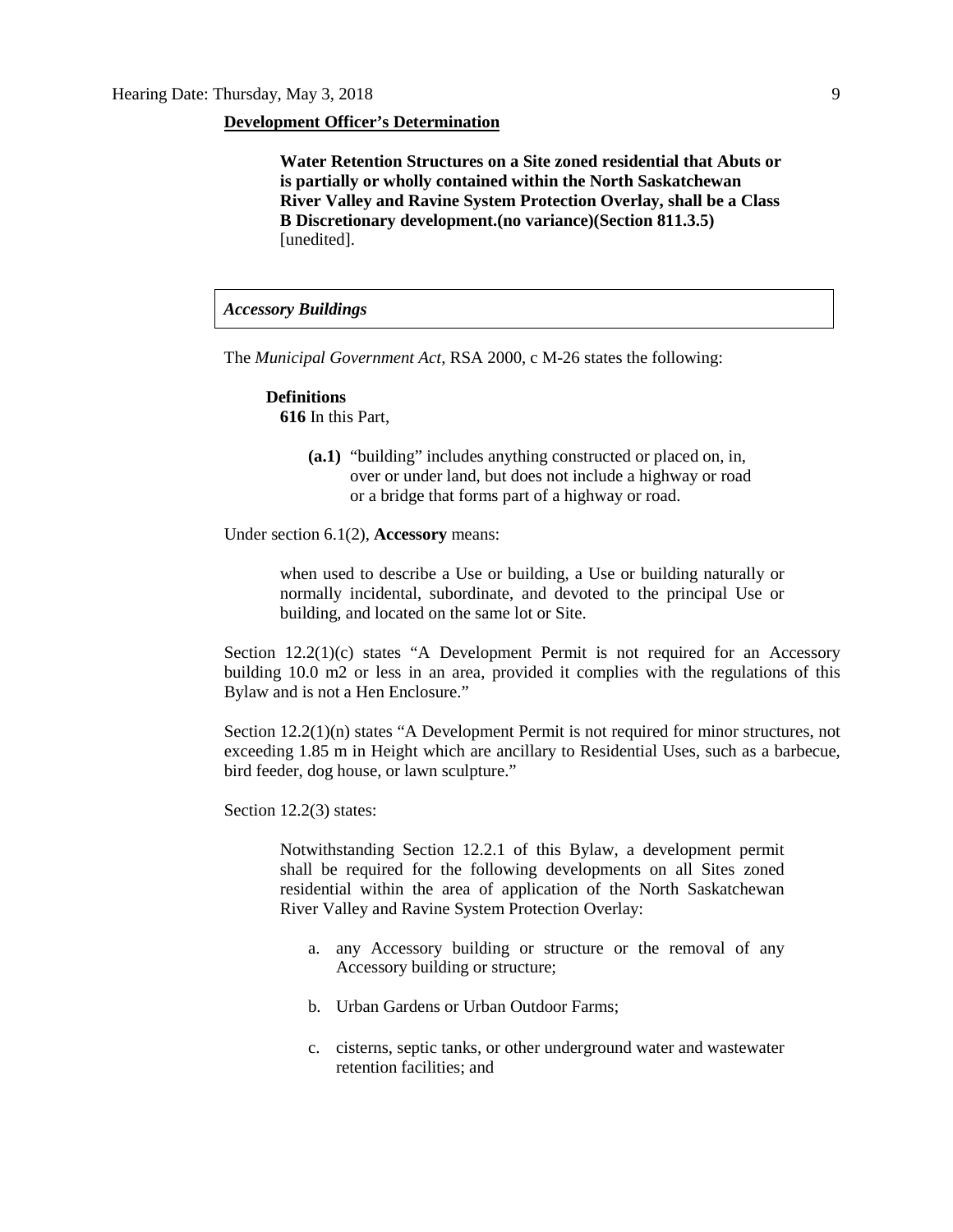d. Water Retention Structures.

Section 50.3(5) states Accessory buildings and structures shall be located as follows:

…

- b. an Accessory building or structure shall be located not less than [0.9](javascript:void(0);) m from the interior Side Lot Line, except where it is a mutual Garage erected on the common property line to the satisfaction of the Development Officer, or where a Garage is placed on the common property line in accordance with the provisions of the RPL Zone, or where the Accessory building does not exceed the permitted Fence Height.
- …
- d. an Accessory building or structure shall be located not less than [0.9](javascript:void(0);) m from a principal building and any other Accessory building or structure.

…

|  |  |  |  |  | Previous Subdivision and Development Appeal Board Decision |
|--|--|--|--|--|------------------------------------------------------------|
|--|--|--|--|--|------------------------------------------------------------|

| <b>Application Number</b> | <b>Description</b>                                                                                                                                                       | <b>Decision</b>                                                                                                                        |
|---------------------------|--------------------------------------------------------------------------------------------------------------------------------------------------------------------------|----------------------------------------------------------------------------------------------------------------------------------------|
| SDAB-D-15-173             | To operate a Major Home<br><b>Based Business (Office in</b><br>the home for a law office,<br>maximum 3 visits: 2 clients<br>appointments and 1 courier<br>per week day). | June 19, 2015; The appeal is<br>ALLOWED and the decision<br>of the Development Authority<br>is REVOKED. The<br>development is REFUSED. |

# Notice to Applicant/Appellant

Provincial legislation requires that the Subdivision and Development Appeal Board issue its official decision in writing within fifteen days of the conclusion of the hearing. Bylaw No. 11136 requires that a verbal announcement of the Board's decision shall be made at the conclusion of the hearing of an appeal, but the verbal decision is not final nor binding on the Board until the decision has been given in writing in accordance with the *Municipal Government Act*.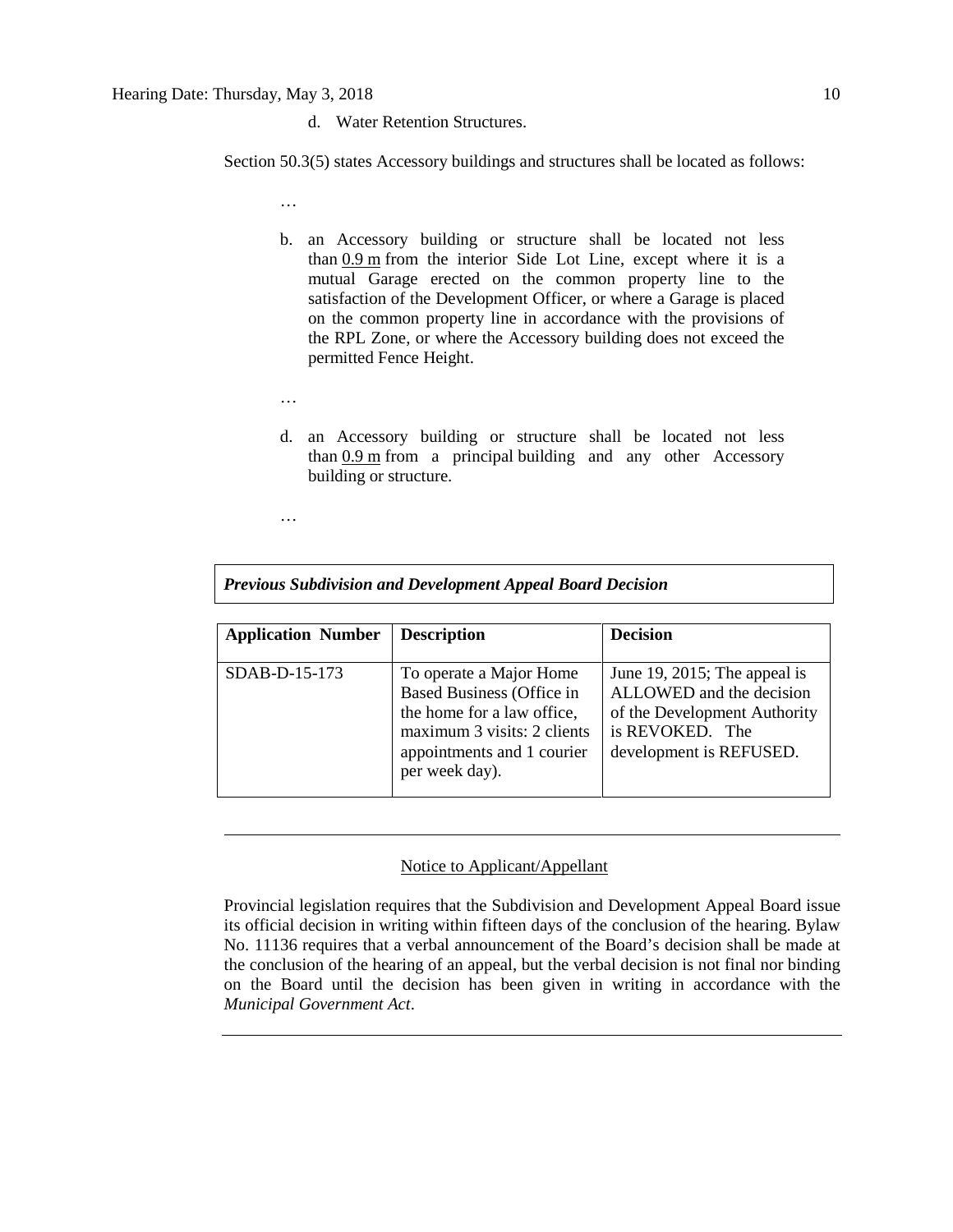| <b>dmonton</b>                                                                                                                                                                                                                                                                                        |                                 | Project Number: 272597618-001<br><b>Application Date:</b><br>JAN 17, 2018<br>Printed:<br>February 12, 2018 at 7:47 AM<br>Page:<br>1 <sub>of</sub> 2 |
|-------------------------------------------------------------------------------------------------------------------------------------------------------------------------------------------------------------------------------------------------------------------------------------------------------|---------------------------------|-----------------------------------------------------------------------------------------------------------------------------------------------------|
|                                                                                                                                                                                                                                                                                                       | <b>Minor Development Permit</b> |                                                                                                                                                     |
| This document is a record of a Development Permit application, and a record of the decision for the undertaking described below, subject to<br>the limitations and conditions of this permit, of the Edmonton Zoning Bylaw 12800 as amended.                                                          |                                 |                                                                                                                                                     |
| <b>Applicant</b>                                                                                                                                                                                                                                                                                      |                                 | Property Address(es) and Legal Description(s)                                                                                                       |
|                                                                                                                                                                                                                                                                                                       |                                 | 9508 - 100A STREET NW                                                                                                                               |
|                                                                                                                                                                                                                                                                                                       |                                 | Plan Q Blk 3 Lot 29                                                                                                                                 |
|                                                                                                                                                                                                                                                                                                       | Specific Address(es)            |                                                                                                                                                     |
|                                                                                                                                                                                                                                                                                                       |                                 | Entryway: 9508 - 100A STREET NW                                                                                                                     |
|                                                                                                                                                                                                                                                                                                       |                                 | Building: 9508 - 100A STREET NW                                                                                                                     |
| Scope of Permit<br>To install a hot tub in the Rear Yard of Single Detached House (2.22m in diameter).                                                                                                                                                                                                |                                 |                                                                                                                                                     |
| <b>Permit Details</b>                                                                                                                                                                                                                                                                                 |                                 |                                                                                                                                                     |
|                                                                                                                                                                                                                                                                                                       |                                 |                                                                                                                                                     |
| # of Dwelling Units Add/Remove: 0                                                                                                                                                                                                                                                                     | Class of Permit: Class B        |                                                                                                                                                     |
| Client File Reference Number:                                                                                                                                                                                                                                                                         | Lot Grading Needed?: N          |                                                                                                                                                     |
| Minor Dev. Application Fee: Hot Tub                                                                                                                                                                                                                                                                   | New Sewer Service Required: N   |                                                                                                                                                     |
| Secondary Suite Included ?: N                                                                                                                                                                                                                                                                         | Valley/Ravine Sys.              | Stat, Plan Overlay/Annex Area: North Sask, River                                                                                                    |
| I/We certify that the above noted details are correct.                                                                                                                                                                                                                                                |                                 |                                                                                                                                                     |
| Applicant signature:                                                                                                                                                                                                                                                                                  |                                 |                                                                                                                                                     |
| <b>Development Permit Decision</b>                                                                                                                                                                                                                                                                    |                                 |                                                                                                                                                     |
| Approved                                                                                                                                                                                                                                                                                              |                                 |                                                                                                                                                     |
| <b>Subject to the Following Conditions</b>                                                                                                                                                                                                                                                            |                                 |                                                                                                                                                     |
| This Development Permit authorizes the installation of a hot tub (2.22m in Dim.) in the rear yard of a Single Detached House.                                                                                                                                                                         |                                 |                                                                                                                                                     |
| The development shall be installed in accordance with the stamped and approved drawings.                                                                                                                                                                                                              |                                 |                                                                                                                                                     |
| There shall be no, sprinklers or irrigation systems (above or underground,) or any discharge into or onto the ground from roof<br>leaders, downspouts or sump pump discharge spouts.                                                                                                                  |                                 |                                                                                                                                                     |
| Advisements:                                                                                                                                                                                                                                                                                          |                                 |                                                                                                                                                     |
| An approved Development Permit means that the proposed development has been reviewed only against the provisions of the<br>the Municipal Government Act, the ERCB Directive 079, the Edmonton Safety Codes Permit Bylaw or any caveats, covenants or<br>easements that might be attached to the Site. |                                 | Edmonton Zoning Bylaw. It does not remove obligations to conform with other legislation, bylaws or land title instruments such as                   |
| Unless otherwise stated, all above references to section numbers refer to the authority under the Edmonton Zoning Bylaw 12800                                                                                                                                                                         |                                 |                                                                                                                                                     |
| Variances                                                                                                                                                                                                                                                                                             |                                 |                                                                                                                                                     |
| River Valley and Ravine System Protection Overlay, shall be a Class B Discretionary development (no variance)                                                                                                                                                                                         |                                 | Water Retention Structures on a Site zoned residential that Abuts or is partially or wholly contained within the North Saskatchewan                 |
| <b>Rights of Appeal</b>                                                                                                                                                                                                                                                                               |                                 |                                                                                                                                                     |
| This approval is subject to the right of appeal as outlined in Chapter 24, Section 683 through 689 of the Municipal Government<br>Amendment Act.                                                                                                                                                      |                                 |                                                                                                                                                     |
| Issue Date: Jan 23, 2018<br>Development Authority: WATTS, STACY                                                                                                                                                                                                                                       |                                 | Signature:                                                                                                                                          |
|                                                                                                                                                                                                                                                                                                       |                                 |                                                                                                                                                     |
|                                                                                                                                                                                                                                                                                                       |                                 |                                                                                                                                                     |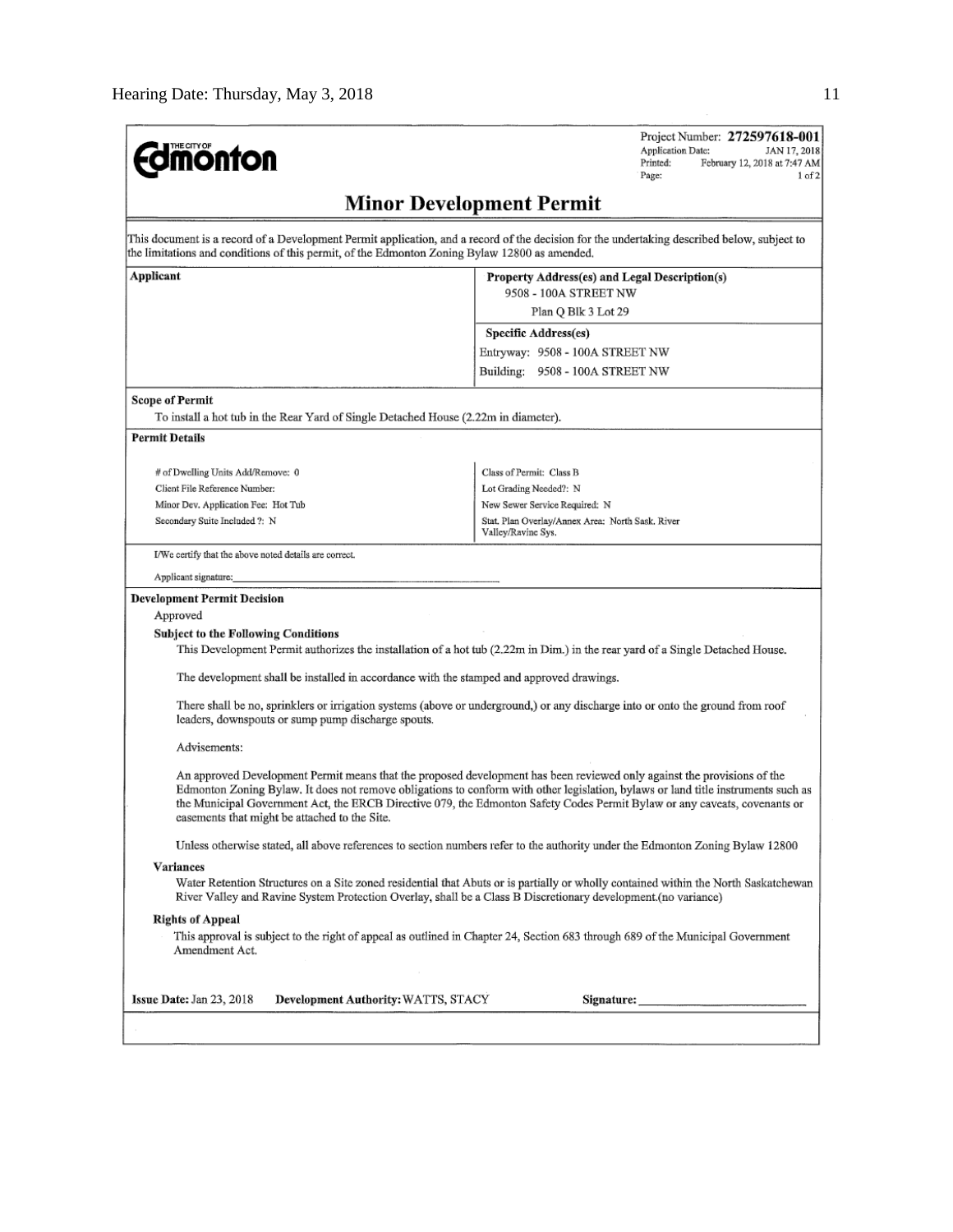| <b>Imonton</b>                                                          |                                              |                                            |                      | Application Date:<br>Printed:<br>Page: | Project Number: 272597618-001<br>JAN 17, 2018<br>February 12, 2018 at 7:47 AM<br>$2$ of $2$ |
|-------------------------------------------------------------------------|----------------------------------------------|--------------------------------------------|----------------------|----------------------------------------|---------------------------------------------------------------------------------------------|
|                                                                         |                                              | <b>Minor Development Permit</b>            |                      |                                        |                                                                                             |
| Notice Period Begins: Jan 30, 2018                                      |                                              | Ends: Feb 20, 2018                         |                      |                                        |                                                                                             |
| Fees<br>Dev. Application Fee<br>Total GST Amount:<br>Totals for Permit: | Fee Amount<br>\$116.00<br>\$0.00<br>\$116.00 | <b>Amount Paid</b><br>\$116.00<br>\$116.00 | Receipt#<br>04748148 | <b>Date Paid</b><br>Jan 17, 2018       |                                                                                             |
|                                                                         |                                              |                                            |                      |                                        |                                                                                             |
|                                                                         |                                              |                                            |                      |                                        |                                                                                             |
|                                                                         |                                              |                                            |                      |                                        |                                                                                             |
|                                                                         |                                              |                                            |                      |                                        |                                                                                             |
|                                                                         |                                              |                                            |                      |                                        |                                                                                             |
|                                                                         |                                              |                                            |                      |                                        |                                                                                             |
|                                                                         |                                              |                                            |                      |                                        |                                                                                             |
|                                                                         |                                              |                                            |                      | $\sim$                                 |                                                                                             |
|                                                                         |                                              |                                            |                      |                                        |                                                                                             |
|                                                                         |                                              |                                            |                      |                                        |                                                                                             |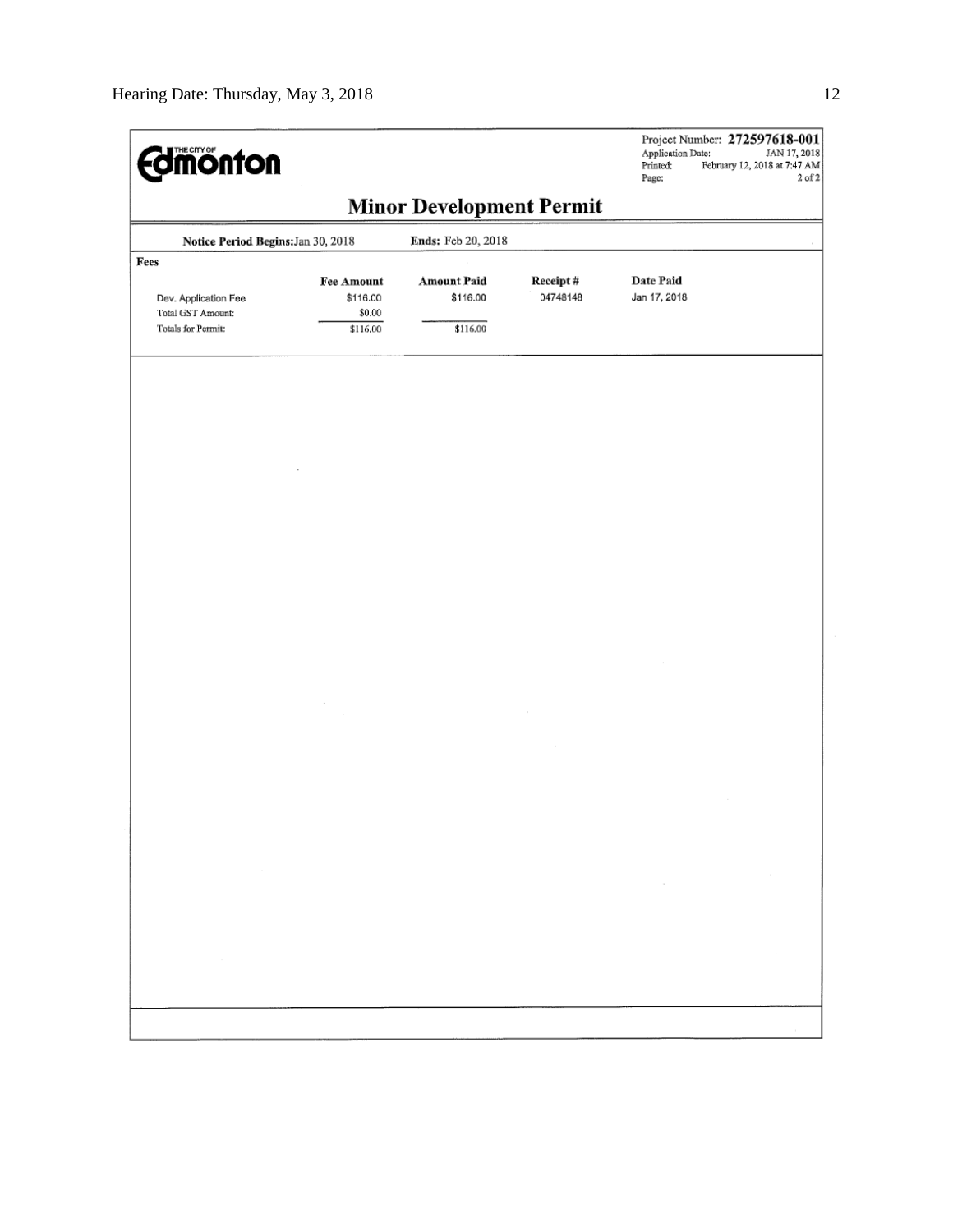

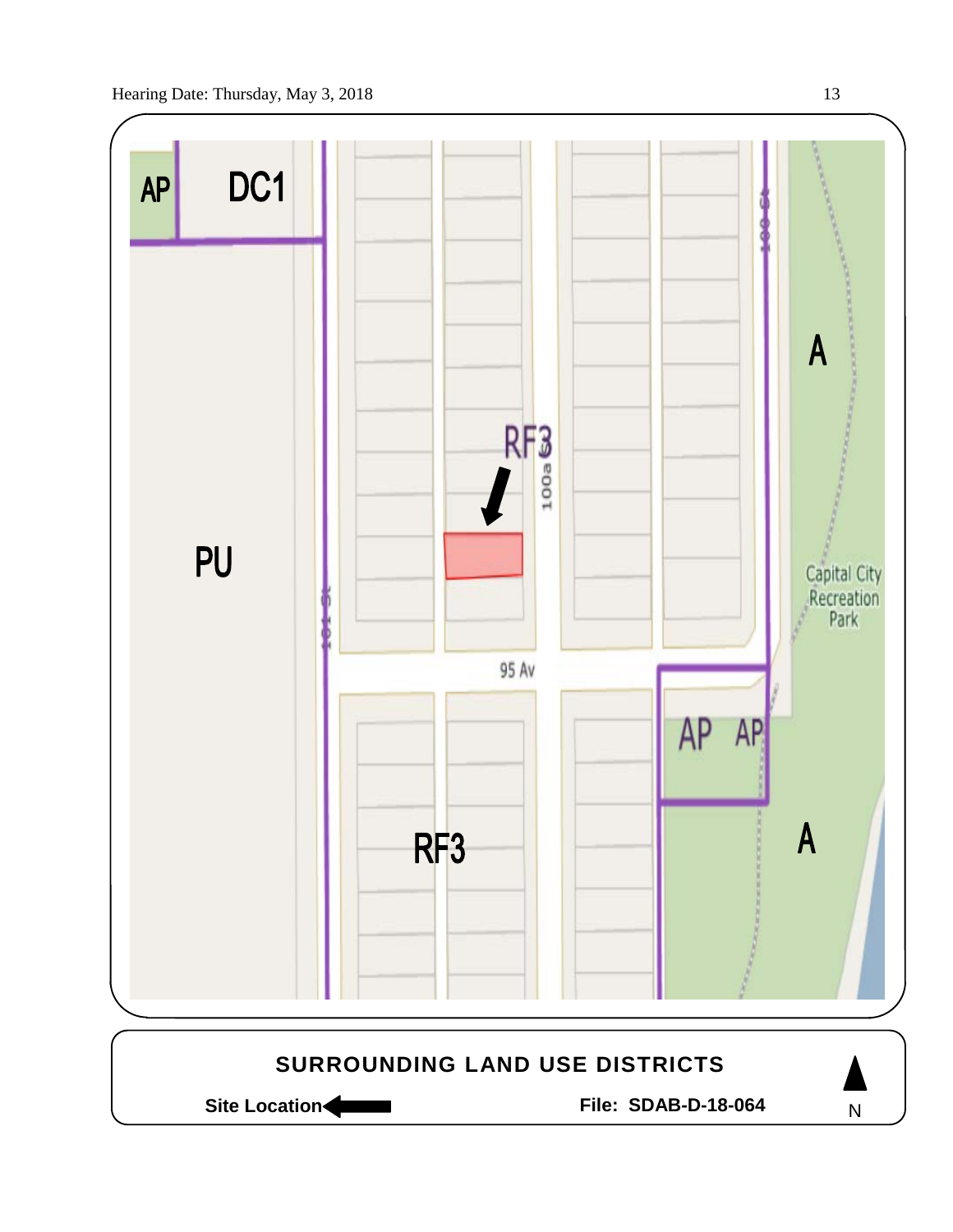Hearing Date: Thursday, May 3, 2018 14 ITEM II: 10:30 A.M. FILE: SDAB-D-18-065

# AN APPEAL FROM THE DECISION OF THE DEVELOPMENT OFFICER BY AN ADJACENT PROPERTY OWNER

APPELLANT:

APPLICATION NO.: 154286546-011 APPLICATION TO: Construct a 16 Dwelling Apartment House building DECISION OF THE DEVELOPMENT AUTHORITY: Approved with conditions DECISION DATE: March 14, 2018 DATE OF APPEAL: April 10, 2018 NOTIFICATION PERIOD: March 20, 2018 through April 10, 2018 RESPONDENT: RK Investments Ltd. MUNICIPAL DESCRIPTION OF SUBJECT PROPERTY: 11723 - 101 Street NW LEGAL DESCRIPTION: Plan 1422318 Blk 7 Lot 6A ZONE: (RA7) Low Rise Apartment Zone OVERLAY: Medium Scale Residential Infill Overlay STATUTORY PLAN: N/A

# *Grounds for Appeal*

The Appellant provided the following reasons for appealing the decision of the Development Authority:

> I would like to appeal the development permit and the variance applied for on this development permit, as my property located directly to the north (at 11729 101 St) of this development has been negatively affected and I believe with this new development, will continue to be negatively affected.

> The isolation variance applied for on this development permit will cause a situation where my house is sandwiched between two large high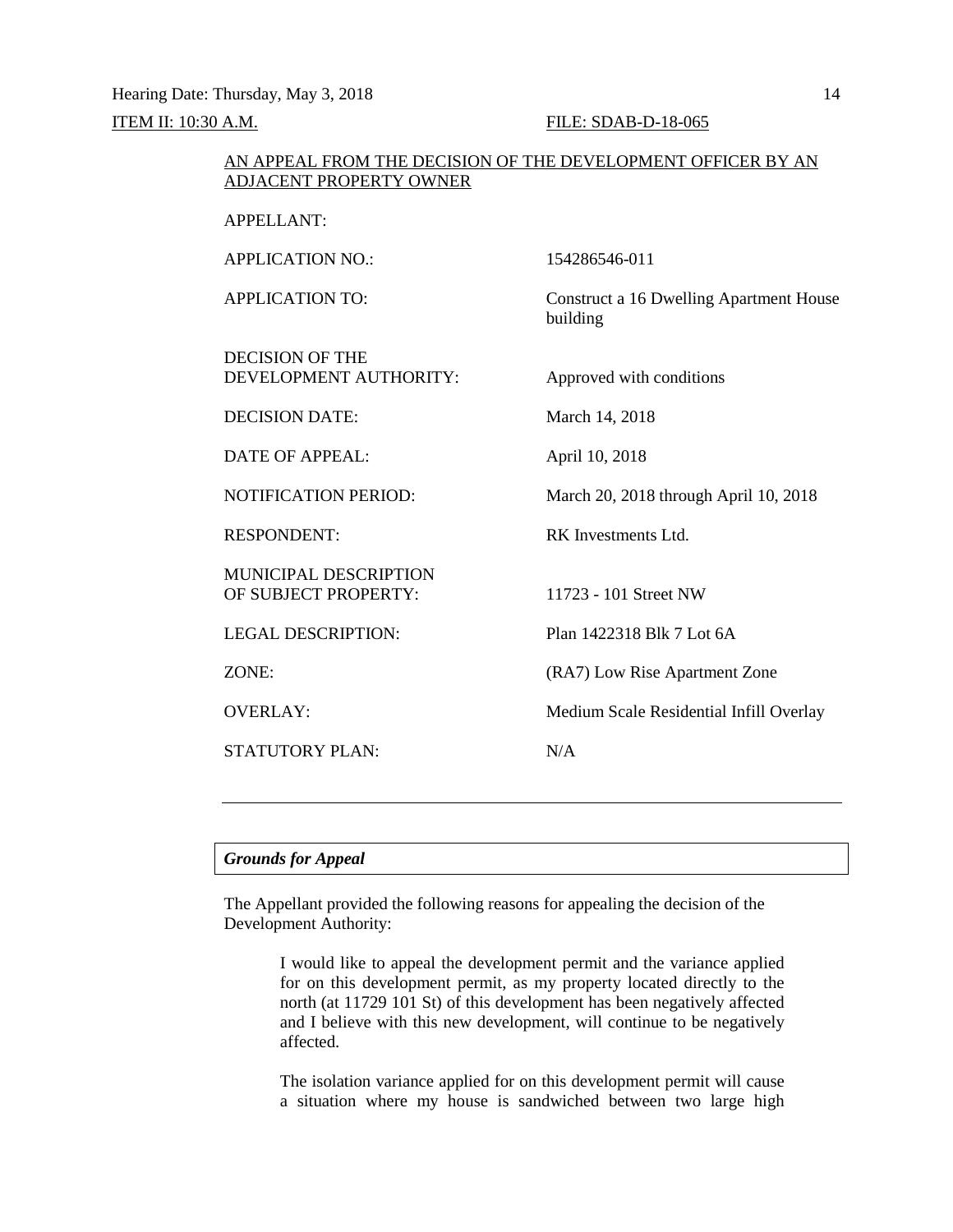# Hearing Date: Thursday, May 3, 2018 15

density housing units leaving my property too small to be developed as an RA7 zoned unit. I believe this will negatively impact the value of my property and an future ability to develop the property.

I also have many quality of life arguments for wanting to appeal this development permit (and the subsequent variance):

1. Since the two lots south of my property (the aformentioned development lots) were purchased from the previous owners, the current owners have had years of neglect for the property and the neighborhood. The empty lots have not been taken care of with garbage piling up and the lots becoming a dumping zone by many people.

2. When the developers tore down the previous houses, they left a large sink hole close to my property which has caused my property to start to slough off into the sink hole and is damaging my cement walkway and even after repeated requests, have done nothing to remedy the situation and am worried that their development will cause additional damage to my property.

3. When the developers tore down the homes that were previously located here, they tore down the fence separating the properties (and on my property line) and have made no attempt to replace the fence, even after multiple requests to do so.

4. The neighborhood/alleyway already has limited parking, with parking spilling over into the neighbors properties from the current apartments and 4 plex housing units and I feel that this new development will only exasperate the problem.

5. I feel that the building of the apartments will significantly decrease the available sunlight for my property.

6. I feel that there will be a significant privacy concerns with a multifloor building located close to my property.

I understand that all of these points are very subjective, but these developers have shown a history of neglect on their property, a history of negatively impacting the current residents of the neighborhood and I would hope that the development board would take these items as well as my quality of life concerns for my property into consideration for an appeal to this development permit.

Thank you for reviewing this appeal.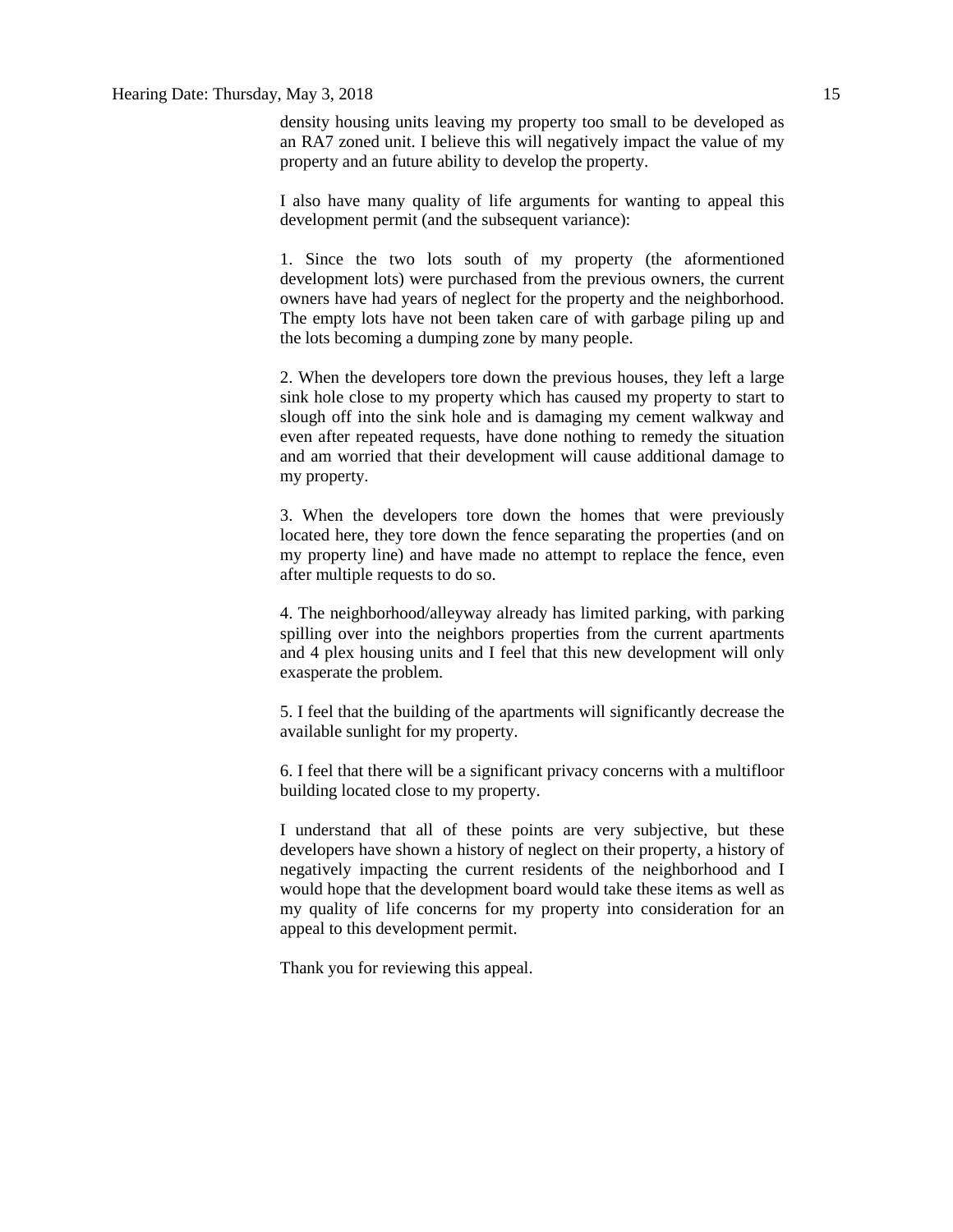## *General Matters*

# **Appeal Information:**

The *Municipal Government Act*, RSA 2000, c M-26 states the following:

# **Grounds for Appeal**

**685(1)** If a development authority

- (a) fails or refuses to issue a development permit to a person,
- (b) issues a development permit subject to conditions, or
- (c) issues an order under section 645,

the person applying for the permit or affected by the order under section 645 may appeal to the subdivision and development appeal board.

**(2)** In addition to an applicant under subsection (1), any person affected by an order, decision or development permit made or issued by a development authority may appeal to the subdivision and development appeal board.

# **Appeals**

**686(1)** A development appeal to a subdivision and development appeal board is commenced by filing a notice of the appeal, containing reasons, with the board,

- (a) in the case of an appeal made by a person referred to in section 685(1)
	- (i) with respect to an application for a development permit,
		- (A) within 21 days after the date on which the decision is made under section 642, or
		- (B) if no decision is made with respect to the application within the 40-day period, or within any extension of that period under section 684, within 21 days after the date the period or extension expires,
		- or
		- (ii) with respect to an order under section 645, within 21 days after the date on which the order is made, or
- (b) in the case of an appeal made by a person referred to in section 685(2), within 21 days after the date on which the notice of the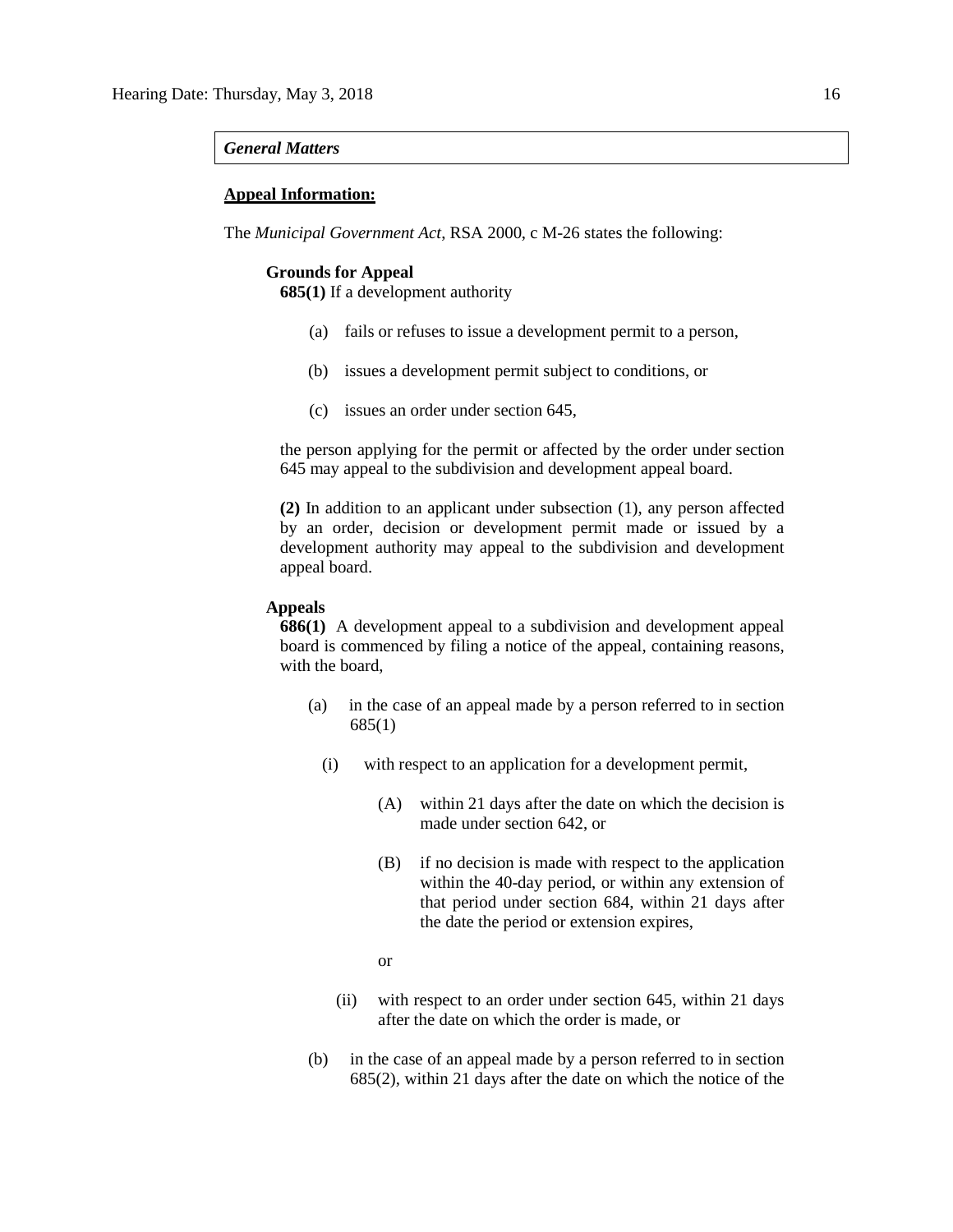issuance of the permit was given in accordance with the land use bylaw.

#### **Hearing and Decision**

**687(3)** In determining an appeal, the subdivision and development appeal board

…

- (a.1) must comply with the land use policies;
- (a.2) subject to section 638, must comply with any applicable statutory plans;
- (a.3) subject to clause (d), must comply with any land use bylaw in effect;

…

- (c) may confirm, revoke or vary the order, decision or development permit or any condition attached to any of them or make or substitute an order, decision or permit of its own;
- (d) may make an order or decision or issue or confirm the issue of a development permit even though the proposed development does not comply with the land use bylaw if, in its opinion,
	- (i) the proposed development would not
		- (A) unduly interfere with the amenities of the neighbourhood, or
		- (B) materially interfere with or affect the use, enjoyment or value of neighbouring parcels of land,

and

(ii) the proposed development conforms with the use prescribed for that land or building in the land use bylaw.

# **General Provisions from the** *Edmonton Zoning Bylaw:*

Under section 210.2(1), **Apartment Housing** is a **Permitted Use** in the (RA7) Low Rise Apartment Zone.

Under section 7.2(1), **Apartment Housing** means:

development consisting of one or more Dwellings contained within a building in which the Dwellings are arranged in any horizontal or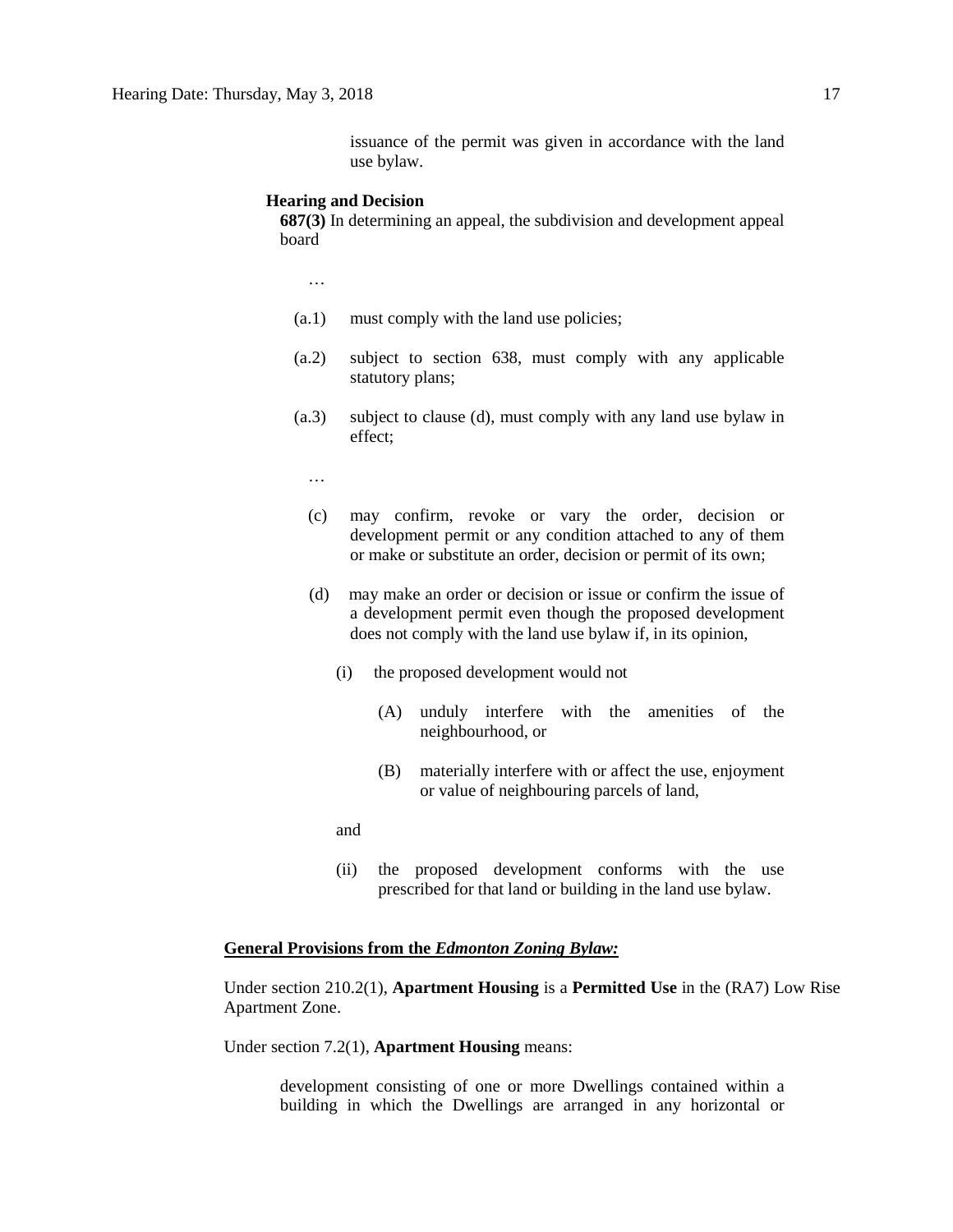vertical configuration, which does not conform to the definition of any other Residential Use.

Section 210.1 states that the **General Purpose** of the **(RA7) Low Rise Apartment Zone**  is "To provide a Zone for Low Rise Apartments."

Section 823.1 states that the **General Purpose** of the **Medium Scale Residential Infill Overlay** is:

to accommodate the development of medium-scale infill housing in Edmonton's mature residential neighbourhoods in a manner that ensures compatibility with adjacent properties while maintaining or enhancing a pedestrian-friendly streetscape.

### *Isolation*

Section 210.4(3) states "The minimum Site Area shall be 800 m2."

Section 210.4(15) states:

Apartment Housing, Group Homes, Lodging Houses, Row Housing and Stacked Row Housing shall not isolate another Site within this Zone of less than 800 m2. The Development Officer may exercise discretion in those cases which would isolate another Site within this Zone of less than 800 m2, having regard to the location, age and nature of the Use or Uses on the Site that would be isolated.

Under section 6.1(62), **Isolation** means:

when used with reference to a Site, that the Site is so situated with respect to a proposed development, and abutting existing development, proposed development for which a Development Permit has been issued, public roadways and natural features, that such Site would not comply with the minimum requirements of this Bylaw. Isolate has a similar meaning.

Under section 6.1(102), **Site** means "an area of land consisting of one or more abutting Lots."

# **Development Officer's Determination**

**Isolation - the proposed development isolates the abutting Lot to the north. That is, development on this Site leaves a single RA7 Lot to the north which does not meet the minimum Site Area requirements of the RA7 Zone (Site Area is 429sq.m. instead of 800sq.m.). (Section 210.4.14)** [unedited]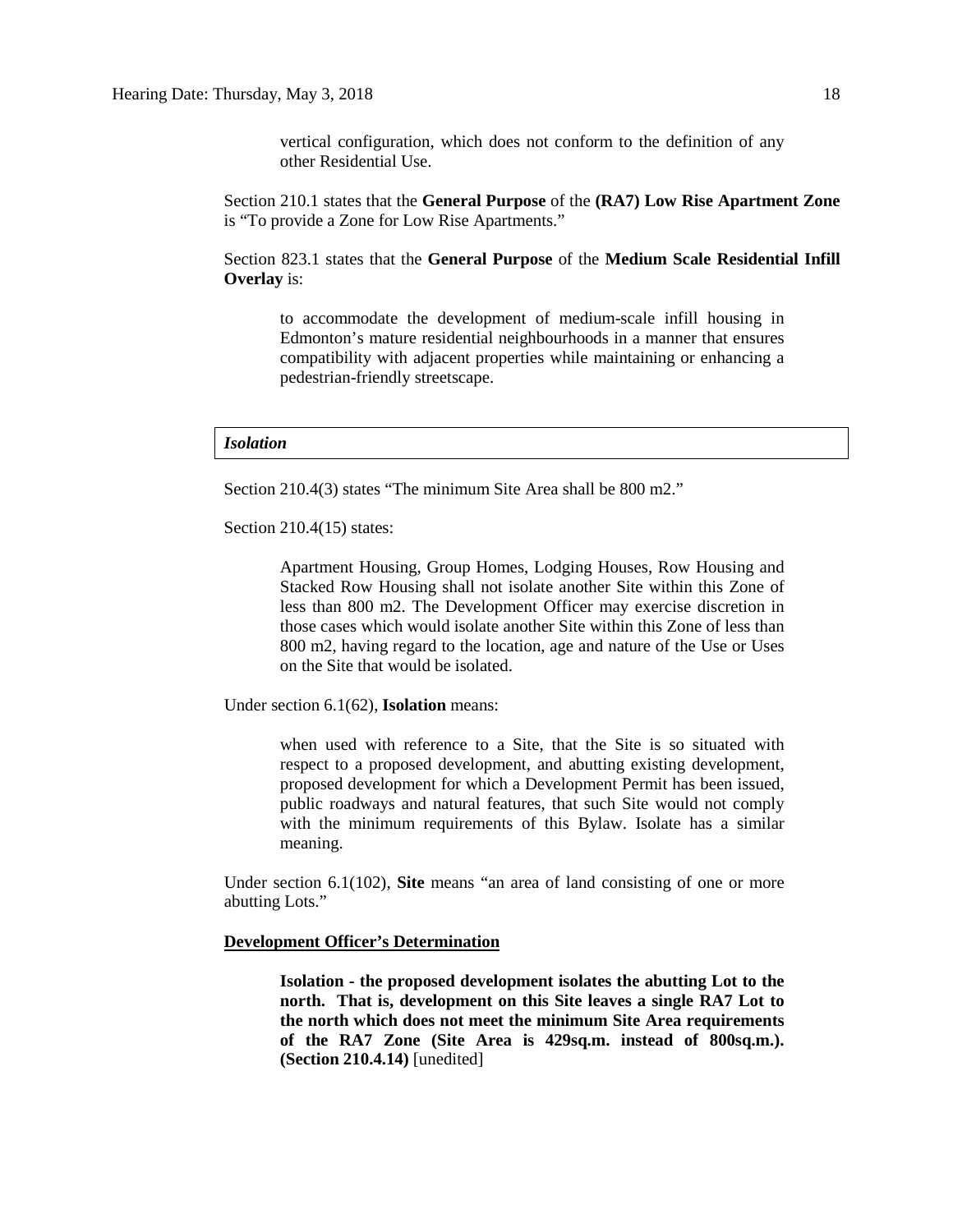# Notice to Applicant/Appellant

Provincial legislation requires that the Subdivision and Development Appeal Board issue its official decision in writing within fifteen days of the conclusion of the hearing. Bylaw No. 11136 requires that a verbal announcement of the Board's decision shall be made at the conclusion of the hearing of an appeal, but the verbal decision is not final nor binding on the Board until the decision has been given in writing in accordance with the *Municipal Government Act*.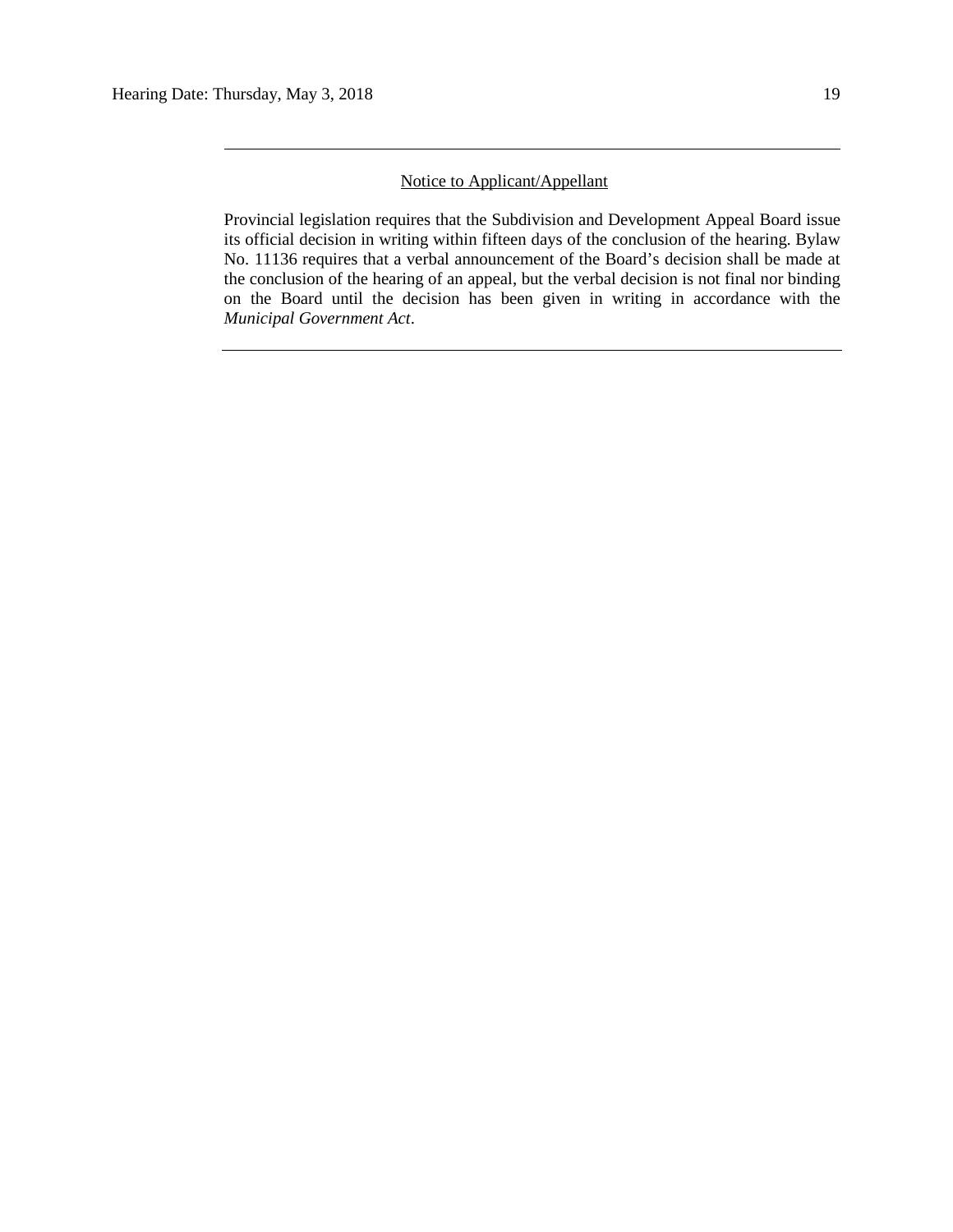| <b>difficultion</b>                                                                           | Project Number: 154286546-011<br><b>Application Date:</b><br>DEC 20, 2017<br>Printed:<br>April 10, 2018 at 7:24 AM<br>Page:<br>1 of 4       |
|-----------------------------------------------------------------------------------------------|---------------------------------------------------------------------------------------------------------------------------------------------|
|                                                                                               | <b>Major Development Permit</b>                                                                                                             |
| the limitations and conditions of this permit, of the Edmonton Zoning Bylaw 12800 as amended. | This document is a record of a Development Permit application, and a record of the decision for the undertaking described below, subject to |
| Applicant                                                                                     | Property Address(es) and Legal Description(s)<br>11723 - 101 STREET NW<br>Plan 1422318 Blk 7 Lot 6A                                         |
|                                                                                               | <b>Specific Address(es)</b>                                                                                                                 |
|                                                                                               | Entryway: 11723 - 101 STREET NW                                                                                                             |
|                                                                                               | Building: 11723 - 101 STREET NW                                                                                                             |
| <b>Scope of Permit</b>                                                                        |                                                                                                                                             |
| To construct a 16 Dwelling Apartment House building.                                          |                                                                                                                                             |
| <b>Permit Details</b>                                                                         |                                                                                                                                             |
| Class of Permit: Class B                                                                      | <b>Contact Person:</b>                                                                                                                      |
| Gross Floor Area (sq.m.):                                                                     | Lot Grading Needed?: Y                                                                                                                      |
| New Sewer Service Required: Y                                                                 | NumberOfMainFloorDwellings: 2                                                                                                               |
| Site Area (sq. m.): 1286.41                                                                   | Stat. Plan Overlay/Annex Area: Medium Scale<br>Residential Infill Overlay                                                                   |
| I/We certify that the above noted details are correct.                                        |                                                                                                                                             |
| Applicant signature:                                                                          |                                                                                                                                             |
| <b>Development Permit Decision</b><br>Approved                                                |                                                                                                                                             |
|                                                                                               |                                                                                                                                             |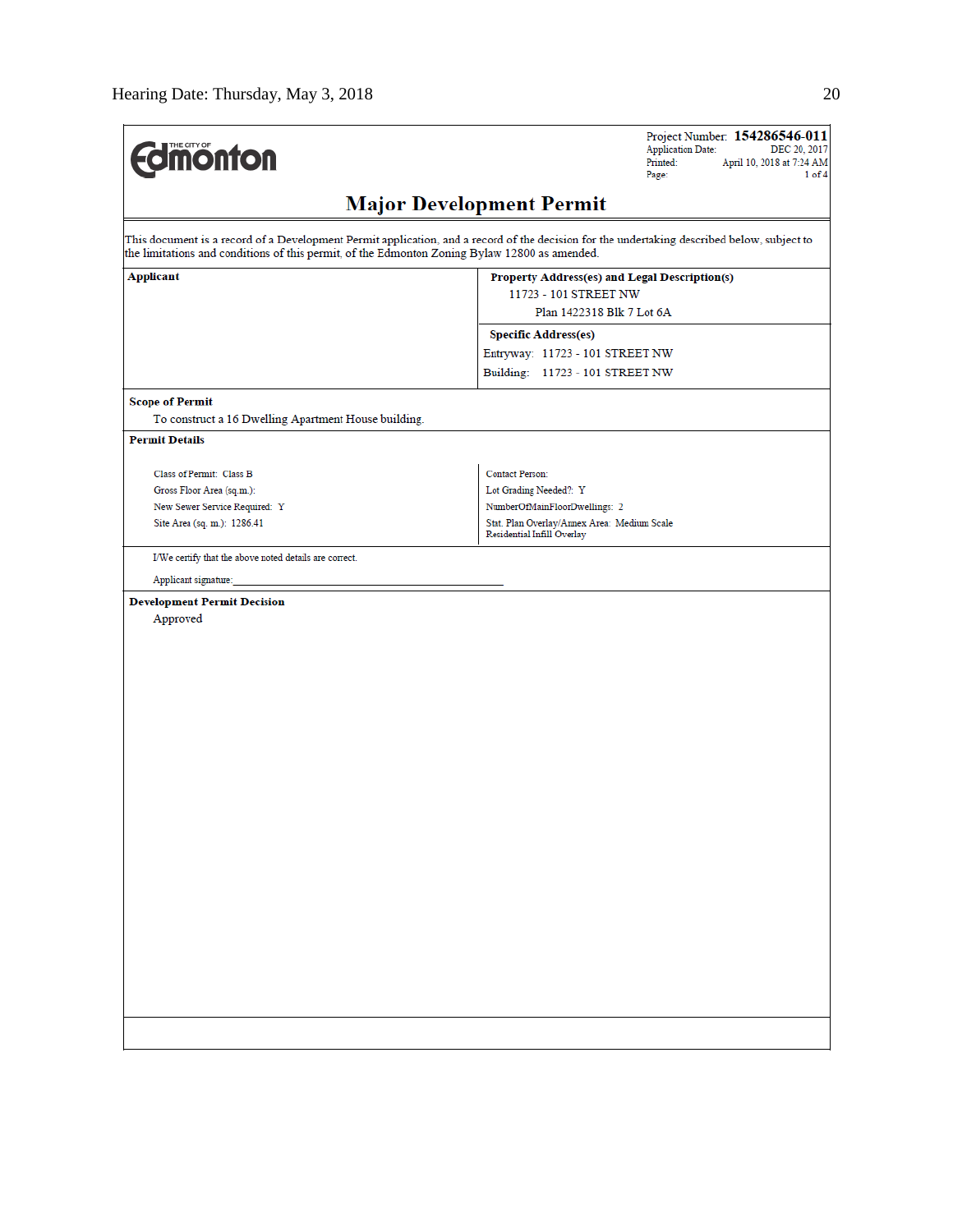| <b>monton</b>                                                                                           |                                                                                                                                                                                                                                                                                                                                                                                                                                                                                                                                                    | Project Number: 154286546-011<br><b>Application Date:</b><br>DEC 20, 2017<br>Printed:<br>April 10, 2018 at 7:24 AM<br>$2$ of $4$<br>Page: |
|---------------------------------------------------------------------------------------------------------|----------------------------------------------------------------------------------------------------------------------------------------------------------------------------------------------------------------------------------------------------------------------------------------------------------------------------------------------------------------------------------------------------------------------------------------------------------------------------------------------------------------------------------------------------|-------------------------------------------------------------------------------------------------------------------------------------------|
|                                                                                                         | <b>Major Development Permit</b>                                                                                                                                                                                                                                                                                                                                                                                                                                                                                                                    |                                                                                                                                           |
| <b>Subject to the Following Conditions</b>                                                              |                                                                                                                                                                                                                                                                                                                                                                                                                                                                                                                                                    |                                                                                                                                           |
| $(1)$ .                                                                                                 | This Development Permit is NOT valid until the Notification Period expires in accordance to Section 21(1). Reference Section 17                                                                                                                                                                                                                                                                                                                                                                                                                    |                                                                                                                                           |
|                                                                                                         | The development shall be constructed in accordance with the stamped and approved drawings.                                                                                                                                                                                                                                                                                                                                                                                                                                                         |                                                                                                                                           |
|                                                                                                         | WITHIN 14 DAYS OF THE END OF THE NOTIFICATION PERIOD with NO APPEAL and prior to any demolition or<br>construction activity, the applicant must post on-site a development permit notification sign (Section 20.5.2).                                                                                                                                                                                                                                                                                                                              |                                                                                                                                           |
| construction. Reference Section 53(1).                                                                  | All access locations and curb crossings shall have the approval Subdivision Planning (Transportation) prior to the start of<br>1) The proposed 7.5m access from the site to the adjacent north-south alley is acceptable. Any modification of this proposed                                                                                                                                                                                                                                                                                        |                                                                                                                                           |
| access requires the review and approval of Subdivision Planning.                                        | 2) Two of the proposed stalls must be signed as visitor parking. Any modification to the proposed access requires the review and                                                                                                                                                                                                                                                                                                                                                                                                                   |                                                                                                                                           |
| approval of Subdivision Planning.                                                                       |                                                                                                                                                                                                                                                                                                                                                                                                                                                                                                                                                    |                                                                                                                                           |
| open or encroach into road right-of-way.                                                                | 3) Garbage enclosures must be located entirely within private property and gates and/or doors of the garbage enclosure must not                                                                                                                                                                                                                                                                                                                                                                                                                    |                                                                                                                                           |
| Subdivision Planning (Transportation) Advisements:<br>between the alley and the on-site parking stalls. | 1) The proposed fence placed between the parking stalls and the alley, is acceptable to Subdivision Planning to provide a barrier                                                                                                                                                                                                                                                                                                                                                                                                                  |                                                                                                                                           |
| east side of 101 Street, are acceptable to Subdivision Planning.                                        | 2) The proposed connector sidewalks (3 total) from the west property line of the subject site to tie into the City sidewalk on the                                                                                                                                                                                                                                                                                                                                                                                                                 |                                                                                                                                           |
| within the hoarded area.                                                                                | 3) Residential Sales Trailers require a separate development permit. Construction trailers must be located on private property or                                                                                                                                                                                                                                                                                                                                                                                                                  |                                                                                                                                           |
| 4) Transit stops are located along 118 Avenue and 101 Street.                                           | 5) There may be utilities within road right-of-way not specified that must be considered during construction. The owner/applicant<br>is responsible for the location of all underground and above ground utilities and maintaining required clearances as specified by the<br>utility companies. Alberta One-Call (1-800-242-3447) and Shaw Cable (1-866-344-7429; www.digshaw.ca) should be contacted at<br>least two weeks prior to the work beginning to have utilities located. Any costs associated with relocations and/or removals shall be |                                                                                                                                           |
| at the expense of the owner/applicant.<br>-the start/finish date of project;                            | 6) Any hoarding or construction taking place on road right-of-way requires an OSCAM (On-Street Construction and Maintenance)<br>permit. OSCAM permit applications require Transportation Management Plan (TMP) information. The TMP must include:                                                                                                                                                                                                                                                                                                  |                                                                                                                                           |
| -accommodation of pedestrians and vehicles during construction;                                         |                                                                                                                                                                                                                                                                                                                                                                                                                                                                                                                                                    |                                                                                                                                           |
| -confirmation of lay down area within legal road right of way if required;<br>online at:                | -and to confirm if crossing the sidewalk and/or boulevard is required to temporarily access the site.<br>It should be noted that the hoarding must not damage boulevard trees. The owner or Prime Contractor must apply for an OSCAM                                                                                                                                                                                                                                                                                                               |                                                                                                                                           |
| https://www.edmonton.ca/documents/ConstructionSafety.pdf                                                | https://www.edmonton.ca/business_economy/licences_permits/oscam-permit-request.aspx                                                                                                                                                                                                                                                                                                                                                                                                                                                                |                                                                                                                                           |
| Development Permit Inspection Fee of \$500.00.                                                          | PRIOR TO THE RELEASE OF DRAWINGS FOR BUILDING PERMIT REVIEW, the applicant or property owner shall pay a                                                                                                                                                                                                                                                                                                                                                                                                                                           |                                                                                                                                           |
| the Development Officer.                                                                                | Landscaping shall be in accordance with the approved landscaping plan and Section 55 of the Zoning Bylaw, to the satisfaction of                                                                                                                                                                                                                                                                                                                                                                                                                   |                                                                                                                                           |
| installed.                                                                                              | -- Any changes to an approved Landscape Plan require the approval of the Development Officer prior to the Landscaping being                                                                                                                                                                                                                                                                                                                                                                                                                        |                                                                                                                                           |
| the satisfaction of the Development Officer.                                                            | -- Landscaping shall be maintained in a healthy condition for a minimum of 24 months after the landscaping has been installed, to                                                                                                                                                                                                                                                                                                                                                                                                                  |                                                                                                                                           |
| the satisfaction of the Development Officer.<br>NOTES:                                                  | -- A Guaranteed Landscaping Security shall be provided to the City of Edmonton at the time of Development Permit Inspection, to                                                                                                                                                                                                                                                                                                                                                                                                                    |                                                                                                                                           |
|                                                                                                         | 1) Upon the first Development Permit Inspection and determination that landscape construction has been completed in compliance                                                                                                                                                                                                                                                                                                                                                                                                                     |                                                                                                                                           |
|                                                                                                         |                                                                                                                                                                                                                                                                                                                                                                                                                                                                                                                                                    |                                                                                                                                           |
|                                                                                                         |                                                                                                                                                                                                                                                                                                                                                                                                                                                                                                                                                    |                                                                                                                                           |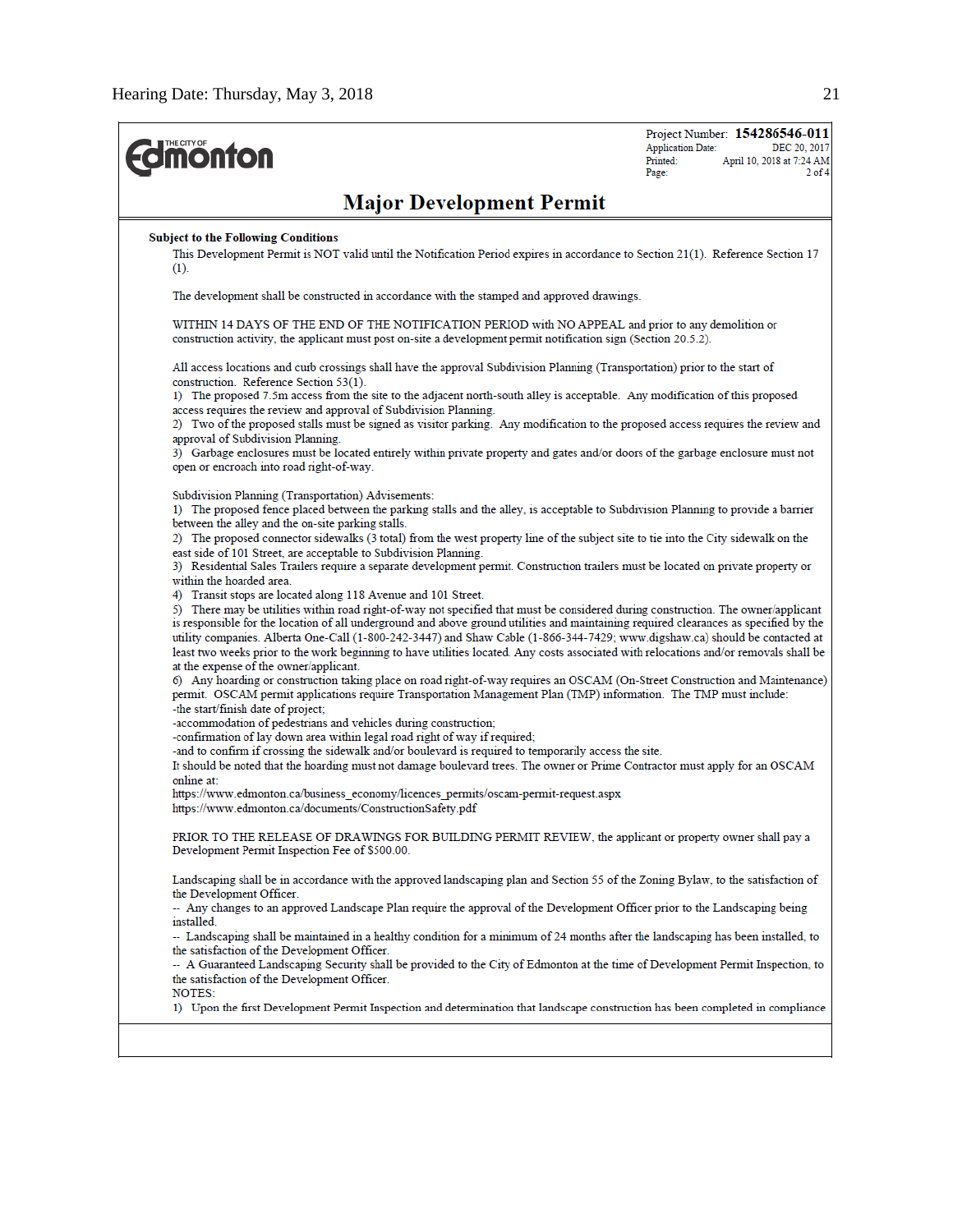|                  | Landscape Security value.<br>Lot Grading Fee of \$341.00.                                                                                                                                                                                                                                           |                                           | <b>Major Development Permit</b><br>of 24 months from the date of first Development Permit Inspection. |          |                                                                                                                                                                                                                                                                                                                                                                                                                                                                                             |  |  |  |
|------------------|-----------------------------------------------------------------------------------------------------------------------------------------------------------------------------------------------------------------------------------------------------------------------------------------------------|-------------------------------------------|-------------------------------------------------------------------------------------------------------|----------|---------------------------------------------------------------------------------------------------------------------------------------------------------------------------------------------------------------------------------------------------------------------------------------------------------------------------------------------------------------------------------------------------------------------------------------------------------------------------------------------|--|--|--|
|                  |                                                                                                                                                                                                                                                                                                     |                                           |                                                                                                       |          |                                                                                                                                                                                                                                                                                                                                                                                                                                                                                             |  |  |  |
|                  |                                                                                                                                                                                                                                                                                                     |                                           |                                                                                                       |          | with the approved Landscape Plan, 20% of the approved Guaranteed Landscape Security shall be collected and retained for a period<br>2) Sites that are not completed or are not compliant with approved Landscape Plans at the first Development Permit Inspection,<br>shall be required to submit a Security for incomplete work, up to and including the full value of the approved Guaranteed                                                                                             |  |  |  |
|                  |                                                                                                                                                                                                                                                                                                     |                                           |                                                                                                       |          | PRIOR TO THE RELEASE OF DRAWINGS FOR BUILDING PERMIT REVIEW, the applicant or property owner shall pay a                                                                                                                                                                                                                                                                                                                                                                                    |  |  |  |
|                  |                                                                                                                                                                                                                                                                                                     |                                           |                                                                                                       |          | PRIOR TO THE RELEASE OF DRAWINGS FOR BUILDING PERMIT REVIEW, the applicant or property owner shall pay a<br>Sanitary Sewer Trunk Fund fee of \$18,608.00 (based on 2018 rates). All assessments are based upon information currently<br>available to the City. The SSTF charges are quoted for the calendar year in which the development permit is granted. The final<br>applicable rate is subject to change based on the year in which the payment is collected by the City of Edmonton. |  |  |  |
|                  |                                                                                                                                                                                                                                                                                                     |                                           |                                                                                                       |          | The developer shall provide 2 visitor parking spaces readily available to an entrance of the building to be served, and clearly<br>identified as visitor parking to the satisfaction of the Development Officer. Reference Section $54.2(1)(a)$ , Schedule $1C(1)$ .                                                                                                                                                                                                                        |  |  |  |
|                  | Sections $55(4)$ & $(5)$ .                                                                                                                                                                                                                                                                          |                                           |                                                                                                       |          | All outdoor trash collection areas shall be located and screened to the satisfaction of the Development Officer in accordance with                                                                                                                                                                                                                                                                                                                                                          |  |  |  |
|                  | Exterior lighting shall be developed to provide a safe lit environment in accordance with Sections 51 and 58 and to the satisfaction<br>of the Development Officer.<br>The ceiling of the covered rear parking area shall be white or other light colour to enhance the efficiency of the lighting. |                                           |                                                                                                       |          |                                                                                                                                                                                                                                                                                                                                                                                                                                                                                             |  |  |  |
|                  | The off-street parking, loading and unloading (including aisles or driveways) shall be hardsurfaced, curbed, drained and maintained<br>in accordance to Section 54(6).                                                                                                                              |                                           |                                                                                                       |          |                                                                                                                                                                                                                                                                                                                                                                                                                                                                                             |  |  |  |
|                  | NOTES:<br>1) Signs require separate Development Applications.                                                                                                                                                                                                                                       |                                           |                                                                                                       |          |                                                                                                                                                                                                                                                                                                                                                                                                                                                                                             |  |  |  |
|                  | information.                                                                                                                                                                                                                                                                                        |                                           |                                                                                                       |          | 2) A Building Permit is Required for any construction or change in use of a building. For a building permit, and prior to the Plans<br>Examination review, you require construction drawings and the payment of fees. Please contact the 311 Call Centre for further                                                                                                                                                                                                                        |  |  |  |
|                  | easements that might be attached to the Site.                                                                                                                                                                                                                                                       |                                           |                                                                                                       |          | 3) This approval does not remove obligations to conform with other legislation, bylaws or land title instruments such as the<br>Municipal Government Act, the ERCB Directive 079, the Edmonton Safety Codes Permit Bylaw or any caveats, covenants or                                                                                                                                                                                                                                       |  |  |  |
| <b>Variances</b> | 800sq.m.). (Section 210.4.14)                                                                                                                                                                                                                                                                       |                                           |                                                                                                       |          | Isolation - the proposed development isolates the abutting Lot to the north. That is, development on this Site leaves a single RA7<br>Lot to the north which does not meet the minimum Site Area requirements of the RA7 Zone (Site Area is 429sq.m. instead of                                                                                                                                                                                                                             |  |  |  |
|                  | <b>Rights of Appeal</b>                                                                                                                                                                                                                                                                             |                                           |                                                                                                       |          |                                                                                                                                                                                                                                                                                                                                                                                                                                                                                             |  |  |  |
|                  | Amendment Act.                                                                                                                                                                                                                                                                                      |                                           |                                                                                                       |          | This approval is subject to the right of appeal as outlined in Chapter 24, Section 683 through 689 of the Municipal Government                                                                                                                                                                                                                                                                                                                                                              |  |  |  |
|                  |                                                                                                                                                                                                                                                                                                     |                                           |                                                                                                       |          |                                                                                                                                                                                                                                                                                                                                                                                                                                                                                             |  |  |  |
|                  | Issue Date: Mar 14, 2018                                                                                                                                                                                                                                                                            | <b>Development Authority: BACON, KIRK</b> |                                                                                                       |          | Signature:                                                                                                                                                                                                                                                                                                                                                                                                                                                                                  |  |  |  |
|                  | Notice Period Begins:Mar 20, 2018                                                                                                                                                                                                                                                                   |                                           | <b>Ends:</b> Apr 10, 2018                                                                             |          |                                                                                                                                                                                                                                                                                                                                                                                                                                                                                             |  |  |  |
| Fees             |                                                                                                                                                                                                                                                                                                     |                                           |                                                                                                       |          |                                                                                                                                                                                                                                                                                                                                                                                                                                                                                             |  |  |  |
|                  |                                                                                                                                                                                                                                                                                                     | <b>Fee Amount</b>                         | <b>Amount Paid</b>                                                                                    | Receipt# | <b>Date Paid</b>                                                                                                                                                                                                                                                                                                                                                                                                                                                                            |  |  |  |
|                  | Major Dev. Application Fee                                                                                                                                                                                                                                                                          | \$818.00                                  | \$818.00                                                                                              | 04700933 | Dec 20, 2017                                                                                                                                                                                                                                                                                                                                                                                                                                                                                |  |  |  |
|                  |                                                                                                                                                                                                                                                                                                     |                                           |                                                                                                       |          |                                                                                                                                                                                                                                                                                                                                                                                                                                                                                             |  |  |  |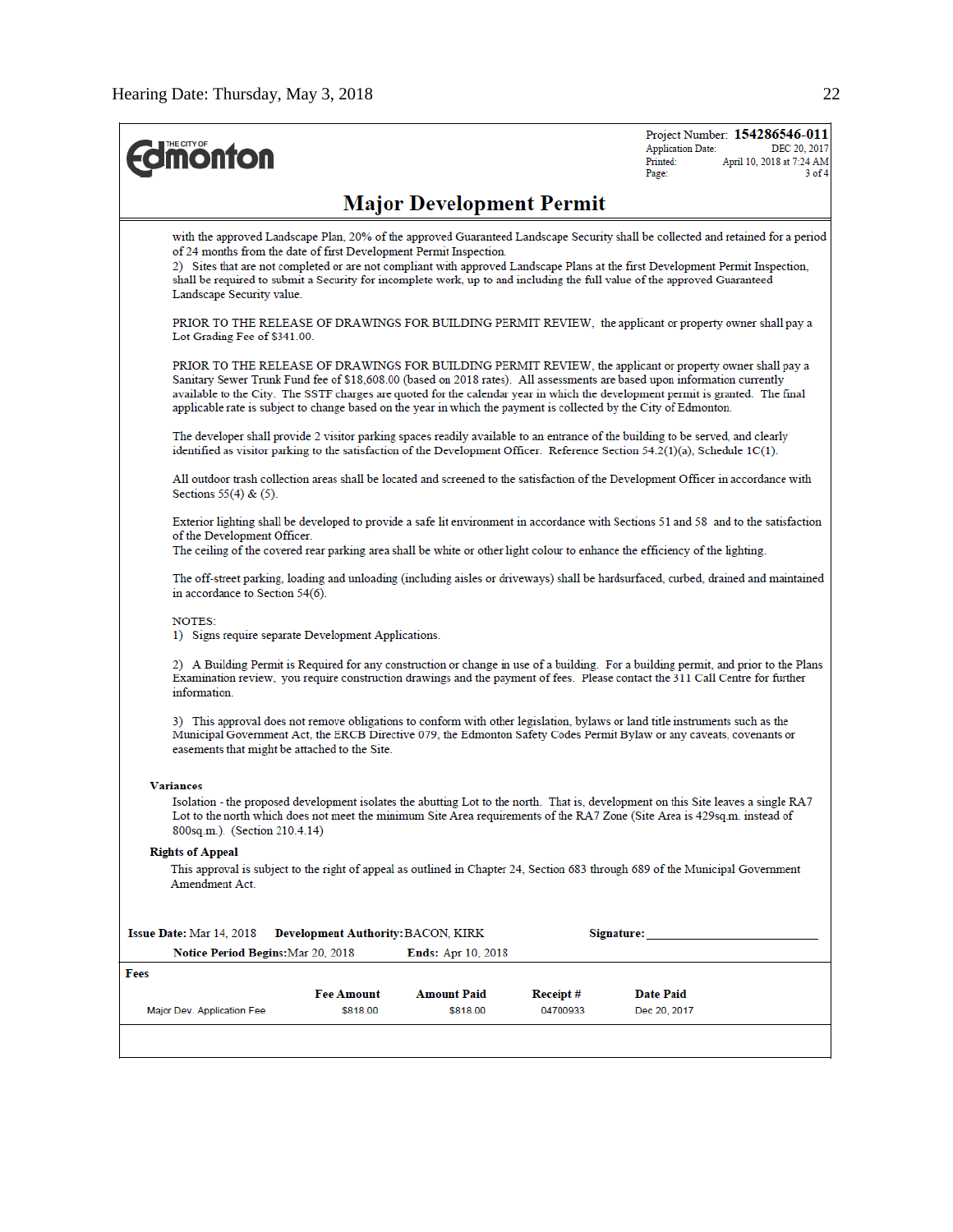| <b>dinonton</b>                             |                                 |                    |          | Project Number: 154286546-011<br><b>Application Date:</b><br>DEC 20, 2017<br>Printed:<br>April 10, 2018 at 7:24 AM<br>Page:<br>$4$ of $4$ |
|---------------------------------------------|---------------------------------|--------------------|----------|-------------------------------------------------------------------------------------------------------------------------------------------|
|                                             | <b>Major Development Permit</b> |                    |          |                                                                                                                                           |
| Fees                                        |                                 |                    |          |                                                                                                                                           |
|                                             | <b>Fee Amount</b>               | <b>Amount Paid</b> | Receipt# | <b>Date Paid</b>                                                                                                                          |
| Dev. Application Fee # of dwelling<br>units | \$876.00                        | \$876.00           | 04700933 | Dec 20, 2017                                                                                                                              |
| Development Permit Inspection Fee           | \$500.00                        |                    |          |                                                                                                                                           |
| Sanitary Sewer Trunk Fund 2012+             | \$18,608.00                     |                    |          |                                                                                                                                           |
| Lot Grading Fee                             | \$341.00                        |                    |          |                                                                                                                                           |
| <b>Total GST Amount:</b>                    | \$0.00                          |                    |          |                                                                                                                                           |
| <b>Totals for Permit:</b>                   | \$21,143.00                     | \$1,694.00         |          |                                                                                                                                           |
| (\$19,449.00 outstanding)                   |                                 |                    |          |                                                                                                                                           |
|                                             |                                 |                    |          |                                                                                                                                           |
|                                             |                                 |                    |          |                                                                                                                                           |
|                                             |                                 |                    |          |                                                                                                                                           |